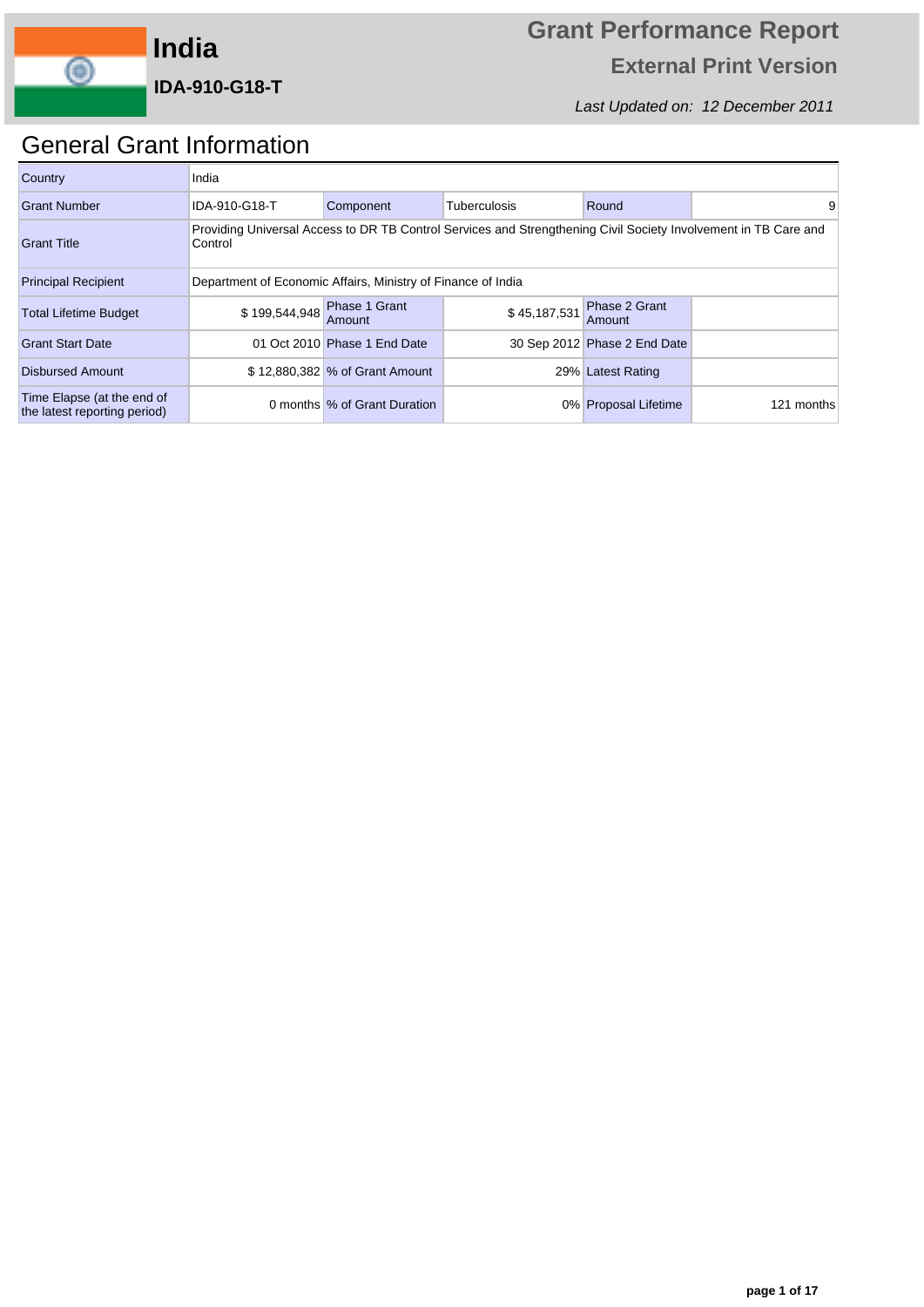Last Updated on: 12 December 2011

### **IDA-910-G18-T**

### **New GPR Report - Table of Contents**

### (For ExternalVersion)

### **1. Program Description and Contextual Information**

- 1.1. Grant Summary Web
- 1.2. Country Latest Statistics

1.3. Comments on Key Discrepancies between Approved Proposal and Grant Agreement

1.4. Conditions Precedent

### **2. Key Grant Performance Information**

- 2.1. Program Goals, Impact and Outcome Indicators
- 2.2. Programmatic Performance
	- 2.2.1. Reporting Periods
	- 2.2.2. Program Objectives, Service Delivery Areas and Indicators
	- 2.2.3. Cumulative Progress To Date
- 2.3. Financial Performance
	- 2.3.1. Grant Financial Key Performance Indicators (KPIs)
	- 2.3.2. Program Budget
	- 2.3.3. Program Expenditures
	- 2.3.4. Graph Cumulative Program Budget, Expenditures and Disbursement to Date
- 2.4. Progress Update and Disbursement Information
- 2.5. Contextual Information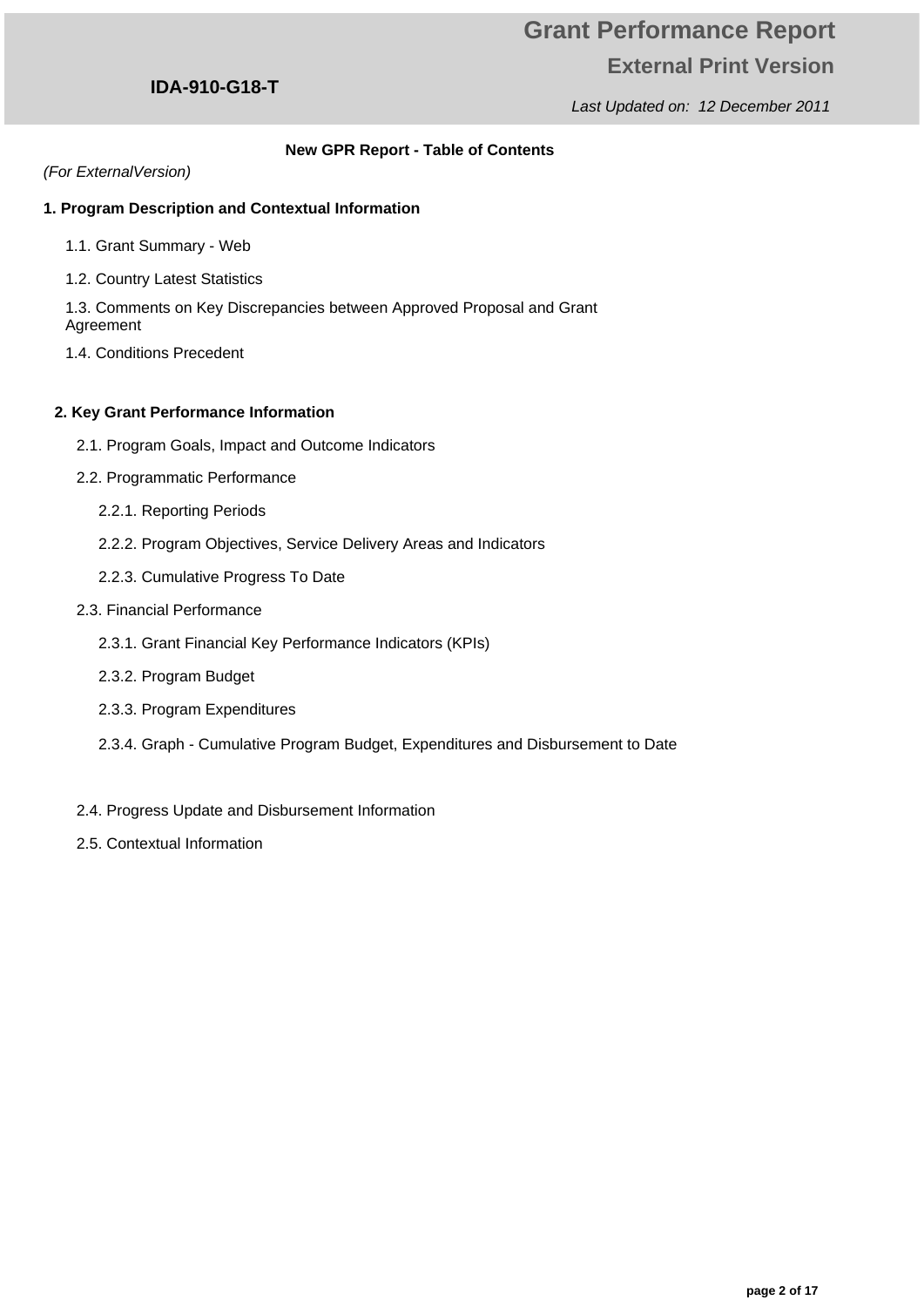# **Grant Performance Report External Print Version**

Last Updated on: 12 December 2011

## 1. Program Description and Contextual Information

### **1.1. Grant Summary - Web**

Tuberculosis (TB) is one of the deadliest and most devastating health burdens in India over the past decades. India bears 21 percent of the global burden of incident TB cases and has the highest estimated incidence of multidrug-resistant-TB (MDR-TB) and extensively drug resistant TB (XDR-TB). The program supported by this grant implements all components of the World Health Organization Stop TB Strategy in 2006 and has made great strides in achieving global targets for a new smear positive case detection (NSP CDR) of 70 percent and treatment success of 85 percent, as per the Millennium Development Goals (MDGs) and the related Stop TB Partnership's Global Plan from 2006 to 2015. Round 9 proposal is implemented along with two civil society Principal Recipients and a partnership of 16 non-governmental organizations aiming to consolidate and sustain current achievements uniformly across the country, and to increase access to quality TB care for all. The current grant implements activities to address challenges such as insufficient laboratory, capacity for detection and follow up of requisite DR cases in the country and funding gaps for procurement of second line drugs for all MDR-TB cases planned to initiate on treatment.

| 1.2. Country Latest Statistics                            |                        |           |                                                                                                                                     |
|-----------------------------------------------------------|------------------------|-----------|-------------------------------------------------------------------------------------------------------------------------------------|
| Background and Health Spending                            | Estimate               | Year      | Source                                                                                                                              |
| Total population (in 1000s)                               | 1,214,464              | 2010      | United Nations. World Population Prospects:<br>The 2008 Revision                                                                    |
| Pop age 0-4 (in 1000s)                                    | 125,648                | 2010      | United Nations. World Population Prospects:<br>The 2006 Revision                                                                    |
| Pop age 15-49 (in 1000s)                                  | 647,003                | 2010      | United Nations. World Population Prospects:<br>The 2006 Revision                                                                    |
| Physicians (number)                                       | 643,520                | 2000-2009 | WHO. World Health Statistics 2010                                                                                                   |
| Nursing and midwifery personnel (number)                  | 1,372,059              | 2000-2009 | WHO. World Health Statistics 2010                                                                                                   |
| Income level                                              | Lower middle<br>income | 2010      | World Bank. World Development Indicators<br>database                                                                                |
| Total health expenditure per capita (USD)                 | 40                     | 2007      | WHO. World Health Statistics 2010                                                                                                   |
| ODA commitments in health sector (Current US\$ millions)) | 263                    | 2009      | .OECD                                                                                                                               |
| ODA commitments in all sectors (Current US\$ millions)    | 4,159                  | 2009      | .OECD                                                                                                                               |
| <b>Tuberculosis</b>                                       | Estimate               | Year      | Source                                                                                                                              |
| TB prevalence, all forms (number)                         | 3,000,000              | 2009      | .WHO. Global Tuberculosis Control report 2010                                                                                       |
| TB prevalence, all forms (rate per 100,000 population)    | 249                    | 2009      | .WHO. Global Tuberculosis Control report 2010                                                                                       |
| TB incidence, all forms (number)                          | 2,000,000              | 2009      | .WHO. Global Tuberculosis Control report 2010                                                                                       |
| TB incidence, all forms (per 100,000)                     | 168                    | 2009      | .WHO. Global Tuberculosis Control report 2010                                                                                       |
| TB mortality, all forms excl HIV (number)                 | 280,000                | 2009      | .WHO. Global Tuberculosis Control report 2010                                                                                       |
|                                                           |                        |           |                                                                                                                                     |
| TB mortality, all forms excl HIV (per 100,000)            | 23                     | 2009      | .WHO. Global Tuberculosis Control report 2010                                                                                       |
| TB treatment success rate (%)                             | 87                     | 2008      | .WHO. Global Tuberculosis Control report 2010                                                                                       |
| DALYs ('000), Tuberculosis                                | 7,286<br>790,000       | 2004      | WHO.<br>(http://www.who.int/healthinfo/global burden di<br>sease/gbddeathdalycountryestimates2004.xls)<br>accessed on 01 April 2011 |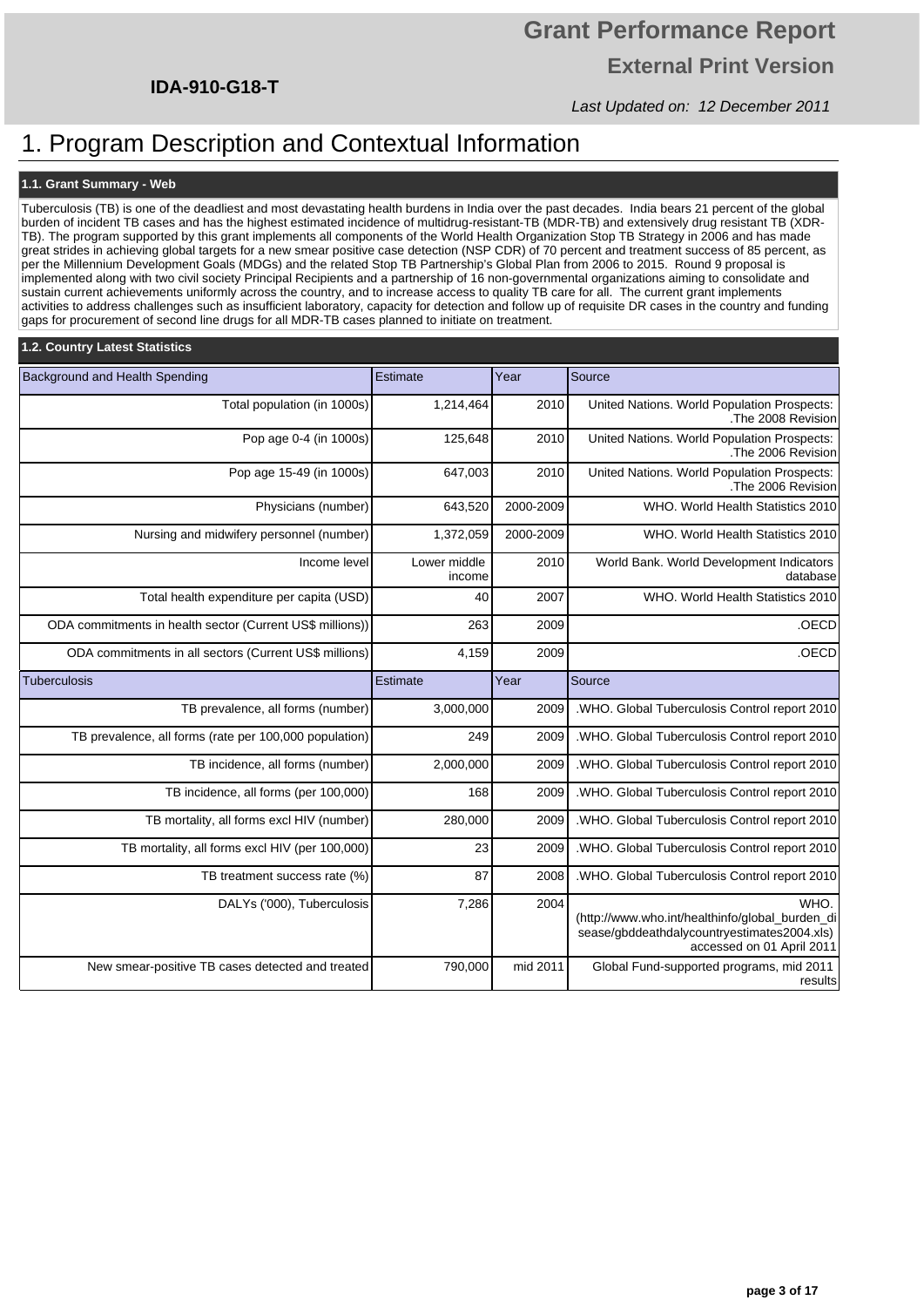# **Grant Performance Report External Print Version**

Last Updated on: 12 December 2011

### **1.3. Comments on Key Discrepancies between Approved Proposal and Grant**

|                | 1.5. Conditions Precedent                                                                                                                                                                                                                                                                                                                                                                                                                                                                                                                                                                                                                                                                                            |                |                              |                      |                   |                 |  |  |  |  |
|----------------|----------------------------------------------------------------------------------------------------------------------------------------------------------------------------------------------------------------------------------------------------------------------------------------------------------------------------------------------------------------------------------------------------------------------------------------------------------------------------------------------------------------------------------------------------------------------------------------------------------------------------------------------------------------------------------------------------------------------|----------------|------------------------------|----------------------|-------------------|-----------------|--|--|--|--|
| CP#            | <b>Condition Precedent</b>                                                                                                                                                                                                                                                                                                                                                                                                                                                                                                                                                                                                                                                                                           | <b>CP Type</b> | <b>Tied To</b>               | <b>Terminal Date</b> | Is currently met? | <b>Comments</b> |  |  |  |  |
| $\overline{1}$ | The second disbursement of Grant funds by<br>the Global Fund to the Principal Recipient is<br>subject to the delivery by the Principal<br>Recipient to the Global Fund, in form and<br>substance satisfactory to the Global Fund, of<br>evidence that the addendum to the National<br>Monitoring and Evaluating Plan (the "Updated<br>M&E Plan") has been completed which<br>incorporates the following:<br>a. aspects of M&E relating to DOTS Plus<br>mentioned in the DOTS Plus guidelines and<br>work plan;<br>b. detailed guidelines and formats for data<br>collection, analysis and reporting for MDR-TB;<br>and<br>c. aspects of M&E related to advocacy,<br>communication and social mobilization<br>(ACSM). |                | <b>Disbursem</b><br>ent      | 28. Feb. 11          | No                |                 |  |  |  |  |
| 2              | the delivery by the Principal Recipient to the<br>Global Fund of a report, in form and<br>substance satisfactory to the Global Fund,<br>assessing the capacity of Sub-recipient<br>Foundation for Innovative New Diagnostics<br>(FIND) to implement Program activities and<br>report thereon in accordance with the Global<br>Fund's requirements, and an evaluation of the<br>achievements of Sub-recipient FIND against<br>the set objectives                                                                                                                                                                                                                                                                      |                | Disbursem<br>ent             | 31.Dec.11            | No                |                 |  |  |  |  |
| 3              | in accordance with the results of the report<br>described under 3a. above, the Principal<br>Recipient shall take remedial actions, as<br>required, to fill any capacity gaps of Sub-<br>recipient FIND identified during the evaluation<br>and assessment                                                                                                                                                                                                                                                                                                                                                                                                                                                            |                | Disbursem<br>ent             | 31.Dec.11            | No                |                 |  |  |  |  |
| $\overline{4}$ | the delivery by the Principal Recipient to the<br>Global Fund of a plan for the procurement,<br>use and supply management of the Health<br>Products for the Program as described in<br>subsection (b) of Article 19 of the Standard<br>Terms and Conditions of this Agreement (the<br>"PSM Plan")                                                                                                                                                                                                                                                                                                                                                                                                                    | nt             | Procureme   Disbursem<br>ent |                      | Yes               |                 |  |  |  |  |
| 5              | the written approval of the Global Fund of the<br>PSM Plan                                                                                                                                                                                                                                                                                                                                                                                                                                                                                                                                                                                                                                                           | nt             | Procureme Disbursem<br>ent   |                      | Yes               |                 |  |  |  |  |
| 6              | the delivery by the Principal Recipient to the<br>Global Fund of the Green Light Committee<br>(GLC) of the World Health Organization's<br>written approval of the Principal Recipient's<br>application for the procurement of second-line<br>anti-tuberculosis drugs for the treatment of<br>MDR-TB                                                                                                                                                                                                                                                                                                                                                                                                                  | nt             | Procureme Disbursem<br>ent   |                      | In Progress       |                 |  |  |  |  |
| 7              | the delivery by the Principal Recipient to the<br>Global Fund of the annual MDR-TB patient<br>registration targets approved by the GLC for<br>the relevant twelve-month period and the price<br>and quantities of the drugs that will be<br>procured by the Principal Recipient in<br>accordance with the application approved by<br>the GLC and the approved PSM Plan                                                                                                                                                                                                                                                                                                                                               | nt             | Procureme   Disbursem<br>ent |                      | In Progress       |                 |  |  |  |  |
| 8              | delivery by the Principal Recipient to the<br>Global Fund of revised budget and PSM Plan<br>for the Program Term, if the annual MDR-TB<br>patient registration targets approved by the<br>GLC necessitate amendments to the budget<br>and PSM Plan for the Program Term that were<br>approved by the Global Fund with effect from<br>the Grant Starting Date ("Revised Program<br>Budget")                                                                                                                                                                                                                                                                                                                           | nt             | Procureme Disbursem<br>ent   |                      | In Progress       |                 |  |  |  |  |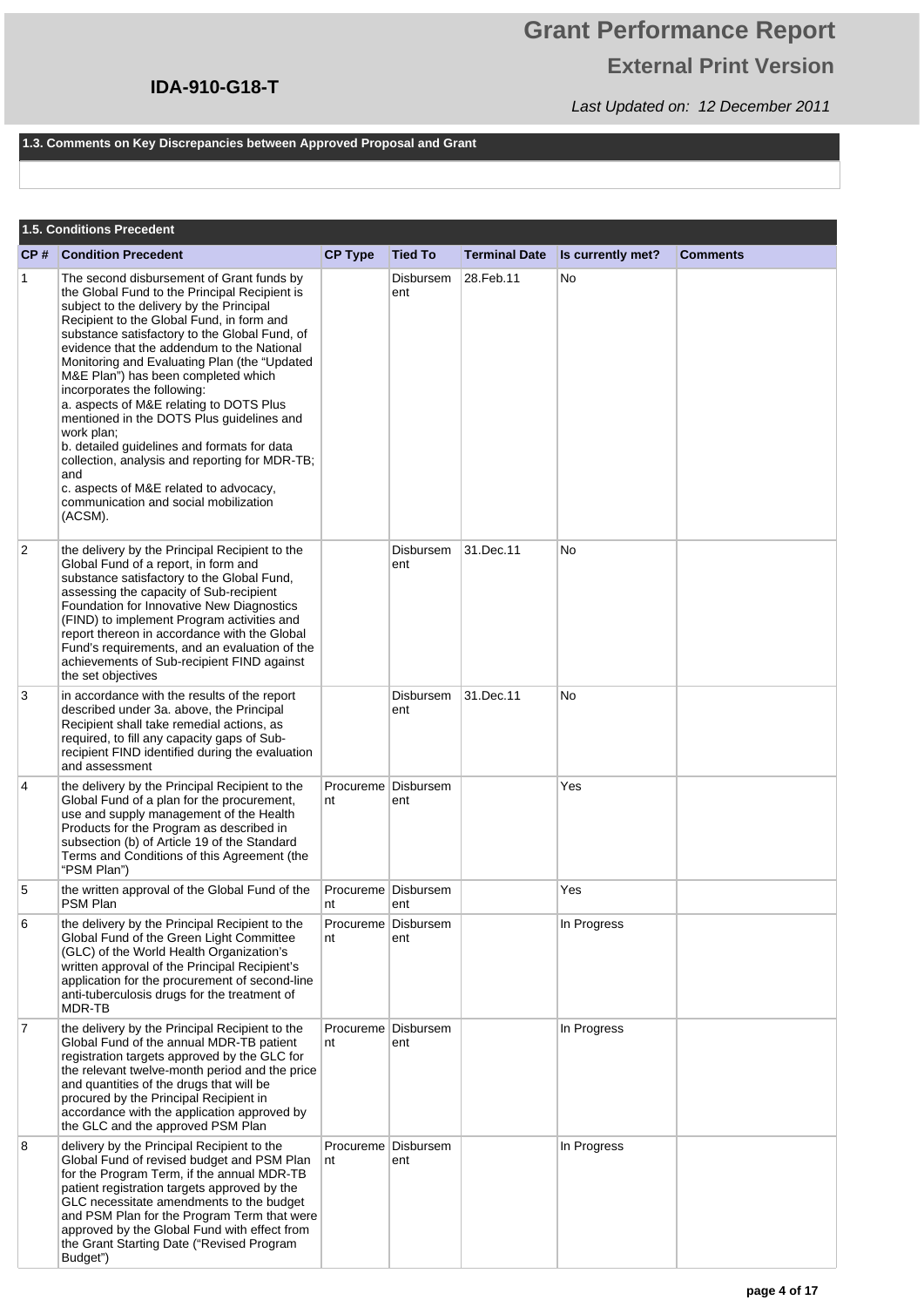# **Grant Performance Report External Print Version**

| CP# | <b>Condition Precedent</b>                                                                                                                                                                                                                                                                                                                                                                                                                                                                                                                                                                                                                                                                                                                                                                           | <b>CP Type</b> | <b>Tied To</b>               | <b>Terminal Date</b> | Is currently met? | <b>Comments</b> |
|-----|------------------------------------------------------------------------------------------------------------------------------------------------------------------------------------------------------------------------------------------------------------------------------------------------------------------------------------------------------------------------------------------------------------------------------------------------------------------------------------------------------------------------------------------------------------------------------------------------------------------------------------------------------------------------------------------------------------------------------------------------------------------------------------------------------|----------------|------------------------------|----------------------|-------------------|-----------------|
| 9   | The Global Fund's written approval of the<br>Revised Program Budget and revised PSM<br>Plan                                                                                                                                                                                                                                                                                                                                                                                                                                                                                                                                                                                                                                                                                                          | nt             | Procureme   Disbursem<br>ent |                      | No                |                 |
| 10  | The delivery by the Principal Recipient to the<br>Global Fund, in consultation with National<br>Reference Laboratories (NRL), of written<br>guidelines, in form and substance satisfactory<br>to the Global Fund, for management and<br>reporting of FIND that shall include, without<br>limitation, the following:<br>i. procedures for effective Program planning<br>and coordination between the Principal<br>Recipient and FIND;<br>ii. procedures for reporting of financial and<br>programmatic progress by FIND, together with<br>the standard reporting forms to be used by<br>Sub-recipients, that include periodicity,<br>formats, indicators, and information to be<br>included in Sub-recipient reports; and<br>iii. procedures for monitoring and evaluating<br>the performance of FIND | M&E            | Disbursem<br>ent             |                      | No                |                 |
| 11  | SPECIAL TERMS AND CONDITIONS:<br>1. Notwithstanding Article 3(c) of the Standard<br>Terms and Conditions of this Agreement, the<br>Global Fund and the Principal Recipient agree<br>that the Phase 1 Starting Date of the Program<br>shall be 1 October 2010                                                                                                                                                                                                                                                                                                                                                                                                                                                                                                                                         |                |                              | 01.Oct.10            | No                |                 |
| 12  | SPECIAL TERMS AND CONDITIONS:<br>2. It is understood that as an exceptional<br>interim measure, the Global Fund shall<br>disburse Grant Funds directly to FIND. This<br>waiver of the Global Fund's policy on non-<br>direct payment to Sub-recipients shall not<br>exceed 18 months. During this time the<br>Principal Recipient shall deliver to the Global<br>Fund on a six-monthly basis, a report on<br>FIND's progress in obtaining its change of<br>registration                                                                                                                                                                                                                                                                                                                              |                |                              |                      | In Progress       |                 |
| 13  | SPECIAL TERMS AND CONDITIONS:<br>3. The Department of Economic Affairs of the<br>Government of India confirms that the Central<br>TB Division (CTD) of the Ministry of Health<br>and Family Welfare will be the implementing<br>agency for the purposes of this Agreement                                                                                                                                                                                                                                                                                                                                                                                                                                                                                                                            |                |                              |                      | No                |                 |
| 14  | SPECIAL TERMS AND CONDITIONS:<br>4. The parties to this Agreement acknowledge<br>and agree that the Auditor selected by the<br>Principal Recipient in accordance with Article<br>13 (c) of the Standard Terms and Conditions<br>of this Agreement shall be the Controller and<br>Auditor General of the Government of India                                                                                                                                                                                                                                                                                                                                                                                                                                                                          |                |                              |                      | No                |                 |
| 15  | SPECIAL TERMS AND CONDITIONS:<br>5. The Principal Recipient represents that the<br>policy of the Government of India prohibits the<br>purchase of insurance for Program property<br>for which insurance is required under Article<br>20 (a) of this Agreement. The Global Fund<br>acknowledges that the Principal Recipient is<br>unable to purchase insurance until such time<br>as the insurance becomes legally available<br>under the laws of India, but notes that nothing<br>in this Special Condition affects the<br>application or interpretation of Article 20 (b)                                                                                                                                                                                                                          |                |                              |                      | No                |                 |
| 16  | SPECIAL TERMS AND CONDITIONS:<br>6. Following each procurement of health<br>products the Principal Recipient shall update<br>the information for key health products in the<br>Global Fund's on-line Price and Quality<br>Reporting (PQR) database, in accordance<br>with Global Fund guidelines on Price and<br><b>Quality Reporting</b>                                                                                                                                                                                                                                                                                                                                                                                                                                                            |                |                              |                      | No                |                 |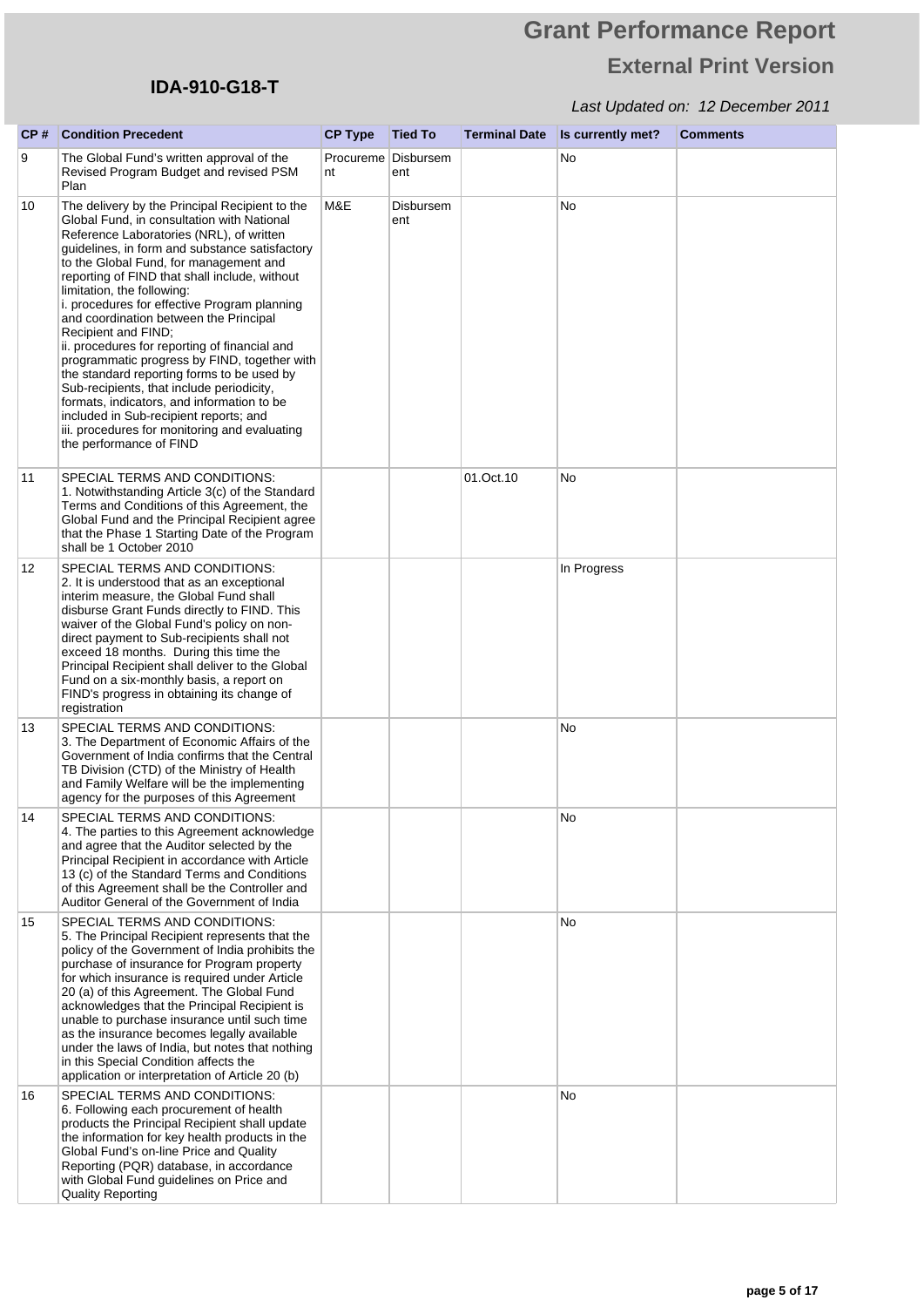# **Grant Performance Report External Print Version**

| CP# | <b>Condition Precedent</b>                                                                                                                                                                                                                                                                                                                                                                                                                                                                                                                                                                                                                                                                                                                                                                                                                                                                                                   | <b>CP Type</b> | <b>Tied To</b> | <b>Terminal Date</b> | Is currently met? | <b>Comments</b> |
|-----|------------------------------------------------------------------------------------------------------------------------------------------------------------------------------------------------------------------------------------------------------------------------------------------------------------------------------------------------------------------------------------------------------------------------------------------------------------------------------------------------------------------------------------------------------------------------------------------------------------------------------------------------------------------------------------------------------------------------------------------------------------------------------------------------------------------------------------------------------------------------------------------------------------------------------|----------------|----------------|----------------------|-------------------|-----------------|
| 17  | SPECIAL TERMS AND CONDITIONS:<br>7. The Principal Recipient shall ensure that<br>Grant funds are not used to finance the<br>payment of any taxes or duties referred to in<br>Article 12 of the Standard Terms and<br>Conditions of this Agreement. In the event<br>that such taxes or duties are imposed on this<br>Agreement or on the procurement of any<br>goods or services using Grant funds by the<br>Principal Recipient or Sub-recipient, the<br>Principal Recipient shall ensure that such<br>taxes and duties are paid from sources other<br>than Grant funds                                                                                                                                                                                                                                                                                                                                                      |                |                |                      | <b>No</b>         |                 |
| 18  | SPECIAL TERMS AND CONDITIONS:<br>8. The Principal Recipient shall ensure that<br>the Health Products procured with Grant funds<br>are stored under appropriate conditions at all<br>levels, including the National Store Depot and<br>State-level depots. If any Health Products<br>purchased with Grant funds cannot be used<br>for their intended purpose due to being stored<br>in conditions that are inappropriate or due to<br>poor procurement and supply management<br>practices, as determined by the Global Fund,<br>the purchase price of such Health Products<br>shall be deducted from the disbursements of<br>Grant funds made by the Global Fund to the<br>Principal Recipient. Any such deduction shall<br>not give the right to an adjustment of either<br>Program Budget or Program Objectives. Such<br>lost or spoiled Health Products shall be<br>replaced by the Principal Recipient at its own<br>cost |                |                |                      | <b>No</b>         |                 |
| 19  | SPECIAL TERMS AND CONDITIONS:<br>9. The parties to this Agreement agree that<br>the Global Fund will disburse US\$50,000 of<br>Grant funds for each relevant year of the<br>Program Term directly to the Green Light<br>Committee of the Stop TB Partnership for<br>assistance with the procurement of<br>pharmaceuticals for MDR-TB                                                                                                                                                                                                                                                                                                                                                                                                                                                                                                                                                                                         |                |                |                      | <b>No</b>         |                 |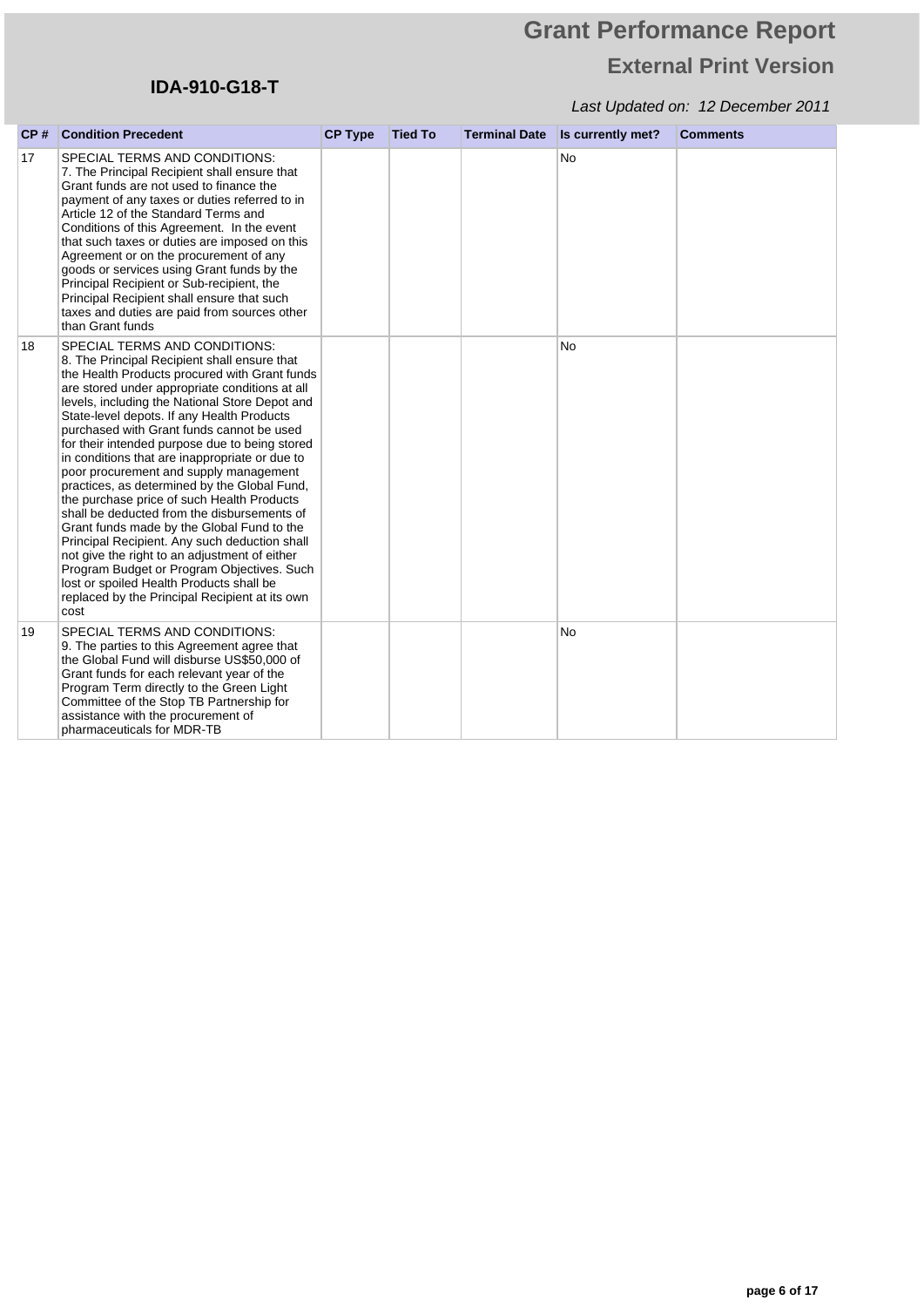Last Updated on: 12 December 2011

## **IDA-910-G18-T**

# 2. Key Grant Performance Information

| 2.1. Program Goals, Impact and Outcome Indicators |        |                                                                    |                   |        |                                                     |                   |        |                                                                   |                  |                                                                                                                      |
|---------------------------------------------------|--------|--------------------------------------------------------------------|-------------------|--------|-----------------------------------------------------|-------------------|--------|-------------------------------------------------------------------|------------------|----------------------------------------------------------------------------------------------------------------------|
| Year 1                                            | Year 2 | Year 3                                                             | Year 4            | Year 5 | Year <sub>6</sub>                                   |                   | Year 7 | Year <sub>8</sub>                                                 | Year 9           | Year 10                                                                                                              |
| 2011                                              | 2012   | 2013                                                               | 2014              | 2015   | 2016                                                |                   | 2017   | 2018                                                              | 2019             | 2020                                                                                                                 |
| Goal 1                                            |        | control services through enhanced civil society participation      |                   |        |                                                     |                   |        |                                                                   |                  | Decrease morbidity and mortality due to drug resistant TB (DR-TB) in India and improve access to quality TB care and |
| Impact indicator                                  |        | TB incidence rate                                                  |                   |        |                                                     |                   |        |                                                                   | <b>Baselines</b> |                                                                                                                      |
|                                                   |        |                                                                    |                   |        |                                                     |                   |        | Value                                                             |                  | Year                                                                                                                 |
|                                                   |        |                                                                    |                   |        |                                                     |                   |        | 75 new smear<br>positive (NSP) cases<br>per 100,000<br>population |                  | 2002                                                                                                                 |
|                                                   | Year 1 | Year <sub>2</sub>                                                  | Year <sub>3</sub> | Year 4 | Year <sub>5</sub>                                   | Year <sub>6</sub> | Year 7 | Year 8                                                            | Year 9           | Year 10                                                                                                              |
| Target                                            |        | 67 NSP<br>cases per<br>100,000<br>population                       |                   |        | <b>60 NSP</b><br>cases per<br>100,000<br>population |                   |        |                                                                   |                  |                                                                                                                      |
| Result                                            |        |                                                                    |                   |        |                                                     |                   |        |                                                                   |                  |                                                                                                                      |
| Data source of<br><b>Results</b>                  |        |                                                                    |                   |        |                                                     |                   |        |                                                                   |                  |                                                                                                                      |
| Impact indicator                                  |        | TB prevalence rate                                                 |                   |        |                                                     |                   |        |                                                                   | <b>Baselines</b> |                                                                                                                      |
|                                                   |        |                                                                    |                   |        |                                                     |                   |        | Value                                                             |                  | Year                                                                                                                 |
|                                                   |        |                                                                    |                   |        |                                                     |                   |        | 370 bacillary positive<br>TB cases per 100,000<br>population      |                  | 2000                                                                                                                 |
|                                                   | Year 1 | Year <sub>2</sub>                                                  | Year <sub>3</sub> | Year 4 | Year <sub>5</sub>                                   | Year <sub>6</sub> | Year 7 | Year 8                                                            | Year 9           | Year 10                                                                                                              |
| Target                                            |        | 280<br>bacillary<br>positive<br>cases per<br>100,000<br>population |                   |        |                                                     |                   |        |                                                                   |                  |                                                                                                                      |
| Result                                            |        |                                                                    |                   |        |                                                     |                   |        |                                                                   |                  |                                                                                                                      |
| Data source of<br>Results                         |        |                                                                    |                   |        |                                                     |                   |        |                                                                   |                  |                                                                                                                      |
| Impact indicator                                  |        | TB mortality rate                                                  |                   |        |                                                     |                   |        |                                                                   | <b>Baselines</b> |                                                                                                                      |
|                                                   |        | Value                                                              |                   |        |                                                     |                   |        |                                                                   | Year             |                                                                                                                      |
|                                                   |        |                                                                    |                   |        |                                                     |                   |        | 28 deaths per<br>100,000 population                               |                  | 2006                                                                                                                 |
|                                                   | Year 1 | Year 2                                                             | Year <sub>3</sub> | Year 4 | Year <sub>5</sub>                                   | Year 6            | Year 7 | Year <sub>8</sub>                                                 | Year 9           | Year 10                                                                                                              |
| Target                                            | 26     | 25                                                                 | 24                | 23     | 21                                                  |                   |        |                                                                   |                  |                                                                                                                      |
| Result                                            |        |                                                                    |                   |        |                                                     |                   |        |                                                                   |                  |                                                                                                                      |
| Data source of<br>Results                         |        |                                                                    |                   |        |                                                     |                   |        |                                                                   |                  |                                                                                                                      |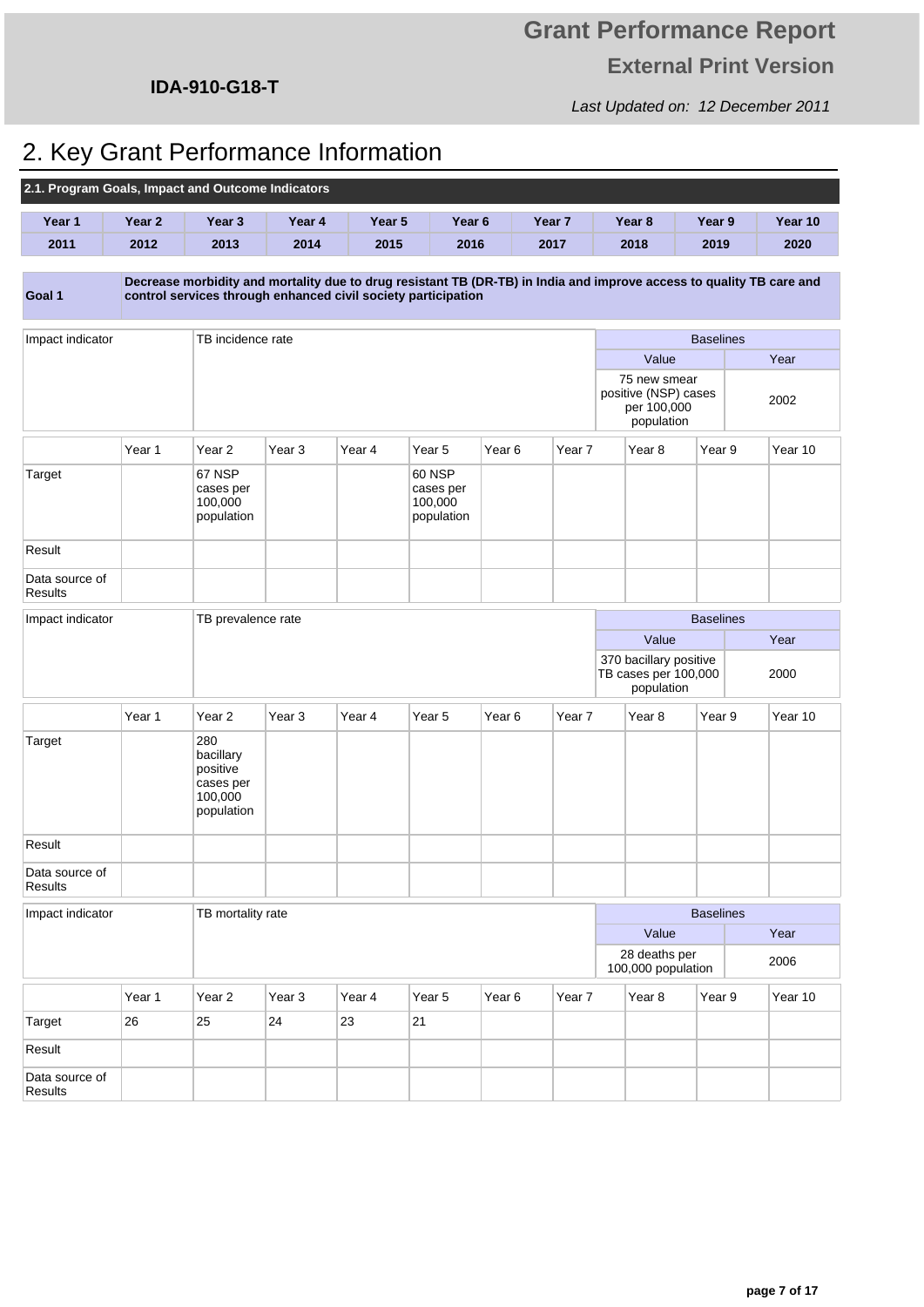## Last Updated on: 12 December 2011

| Outcome indicator                |                    | Case detection     |                        |                    |                                                                     |                     |                  |                                                                  | <b>Baselines</b> |                  |
|----------------------------------|--------------------|--------------------|------------------------|--------------------|---------------------------------------------------------------------|---------------------|------------------|------------------------------------------------------------------|------------------|------------------|
|                                  |                    |                    |                        |                    |                                                                     |                     |                  | Value                                                            |                  | Year             |
|                                  |                    |                    |                        |                    |                                                                     |                     |                  | 54 new smear<br>positive cases per<br>100,00 population<br>(72%) |                  | 2009             |
|                                  | Year 1             | Year <sub>2</sub>  | Year <sub>3</sub>      | Year 4             | Year <sub>5</sub>                                                   | Year <sub>6</sub>   | Year 7           | Year <sub>8</sub>                                                | Year 9           | Year 10          |
| Target                           | 51 (70%)           | 51 (70%)           | 51 (70%)               | 51 (70%)           | 51 (70%)                                                            |                     |                  |                                                                  |                  |                  |
| Result                           |                    |                    |                        |                    |                                                                     |                     |                  |                                                                  |                  |                  |
| Data source of<br>Results        |                    |                    |                        |                    |                                                                     |                     |                  |                                                                  |                  |                  |
| Outcome indicator                |                    |                    | Treatment success rate |                    |                                                                     |                     |                  |                                                                  | <b>Baselines</b> |                  |
|                                  |                    |                    |                        |                    |                                                                     |                     |                  | Value                                                            |                  | Year             |
|                                  |                    |                    |                        |                    |                                                                     |                     |                  | 87%                                                              |                  | 2008             |
|                                  | Year 1             | Year <sub>2</sub>  | Year 3                 | Year 4             | Year <sub>5</sub>                                                   | Year <sub>6</sub>   | Year 7           | Year <sub>8</sub>                                                | Year 9           | Year 10          |
| Target                           | N:<br>D:<br>P: 85% | N:<br>D:<br>P: 85% | N:<br>D:<br>P: 85%     | N:<br>D.<br>P: 85% | N:<br>D:<br>P: 85%                                                  | N.<br>D:<br>P: %    | N:<br>D.<br>P: % | N:<br>D:<br>P: %                                                 | N.<br>D.<br>P: % | N:<br>D:<br>P: % |
| Result                           | N:<br>D:<br>P: %   | N.<br>D:<br>P: %   | N:<br>D:<br>P: %       | N:<br>D.<br>P: %   | N:<br>D:<br>P: %                                                    | N.<br>D.<br>P: %    | N:<br>D.<br>P: % | N.<br>D:<br>P: %                                                 | N.<br>D.<br>P: % | N:<br>D:<br>P: % |
| Data source of<br><b>Results</b> |                    |                    |                        |                    |                                                                     |                     |                  |                                                                  |                  |                  |
| Outcome indicator                |                    |                    |                        |                    | Average default rate of smear positive re-treatment patients in 374 |                     |                  |                                                                  | <b>Baselines</b> |                  |
|                                  |                    | target districts   |                        |                    |                                                                     |                     |                  | Value                                                            |                  | Year             |
|                                  |                    |                    |                        |                    |                                                                     |                     |                  | 14%                                                              |                  | 2008             |
|                                  | Year 1             | Year <sub>2</sub>  | Year 3                 | Year 4             | Year <sub>5</sub>                                                   | Year <sub>6</sub>   | Year 7           | Year <sub>8</sub>                                                | Year 9           | Year 10          |
| Target                           | N.<br>D:<br>P: 13% | N.<br>D:<br>P: 12% | N:<br>D:<br>P: 11%     | N:<br>D:<br>P: 10% | N:<br>D:<br>P: 9%                                                   | $N$ :<br>D:<br>P: % | N.<br>D:<br>P: % | N.<br>D:<br>P: %                                                 | N:<br>D:<br>P: % | N.<br>D:<br>P: % |
| Result                           | N.<br>D:<br>P: %   | N.<br>D:<br>P: %   | Ν.<br>D:<br>P: %       | N:<br>D.<br>P: %   | N:<br>D:<br>P: %                                                    | N:<br>D:<br>P: %    | N.<br>D:<br>P: % | N.<br>D:<br>P: %                                                 | N.<br>D:<br>P: % | N.<br>D:<br>P: % |
| Data source of<br>Results        |                    |                    |                        |                    |                                                                     |                     |                  |                                                                  |                  |                  |

**IDA-910-G18-T**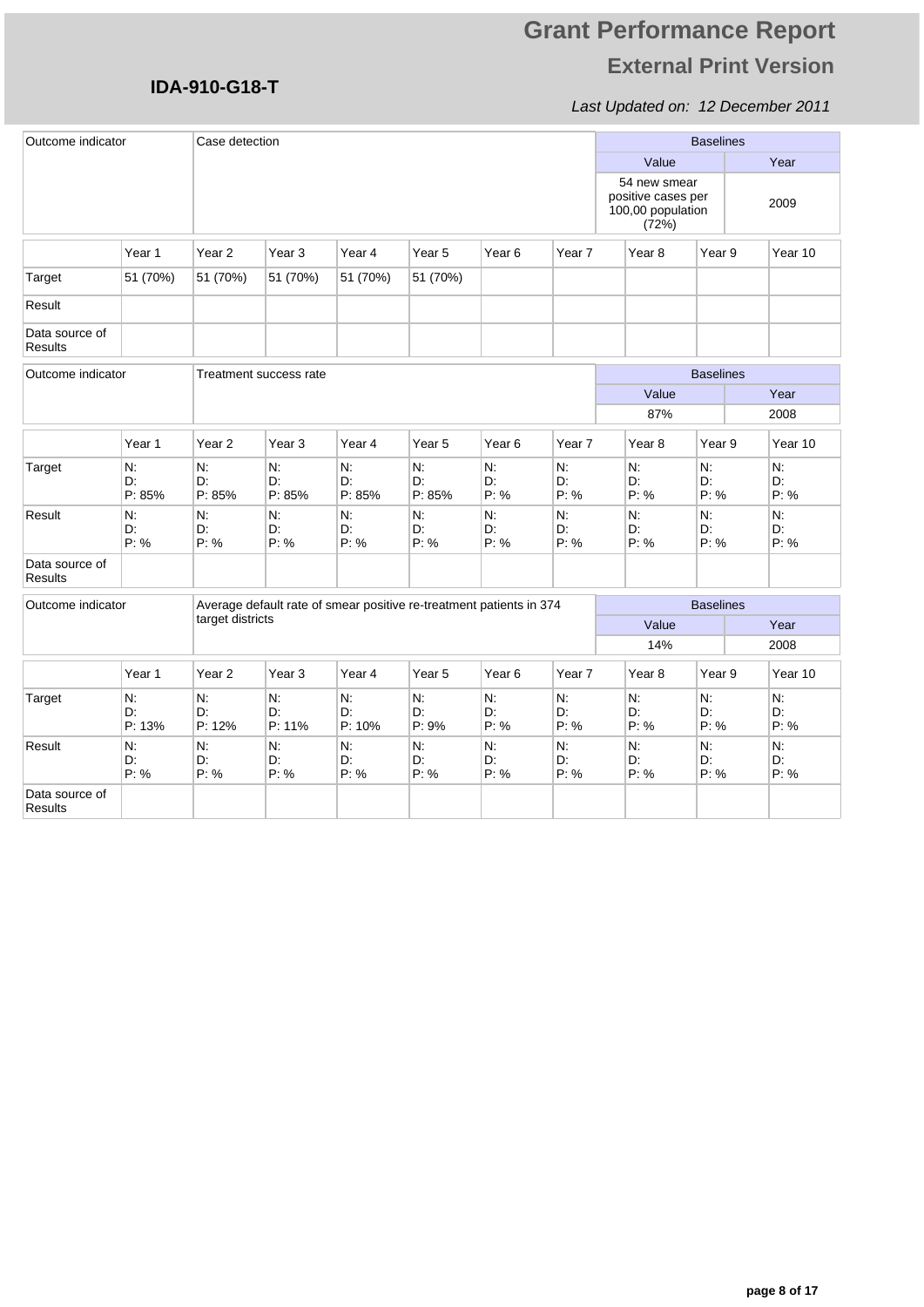# **Grant Performance Report External Print Version**

Last Updated on: 12 December 2011

### **2.2. Programmatic Performance**

| 2.2.1. Reporting Periods |                        |                          |                        |                            |                        |                         |                        |                        |  |  |
|--------------------------|------------------------|--------------------------|------------------------|----------------------------|------------------------|-------------------------|------------------------|------------------------|--|--|
|                          | Period 1               | Period 2                 | Period 3               | Period 4                   | Period 5               | Period 6                | Period <sub>7</sub>    | Period 8               |  |  |
| N/A                      | 01.Oct.10<br>31.Dec.10 | 101.Jan.11<br> 31.Mar.11 | 01.Apr.11<br>30.Jun.11 | $ 01.J$ ul.11<br>30.Sep.11 | 01.Oct.11<br>31.Dec.11 | 101.Jan.12<br>31.Mar.12 | 01.Apr.12<br>30.Jun.12 | 01.Jul.12<br>30.Sep.12 |  |  |

### **2.2.2. Program Objectives, Service Delivery Areas and Indicators**

**Objective 1 - Establish and enhance capacity for quality assured rapid disgnosis of DR-TB suspects in 43 Culture and DST laboratories in India by 2015 (CTD)**

### **MDR-TB**

Indicator 1.1 - Number of laboratories performing Line Probe Assay

|                                       | <b>Baseline</b> |      | Is Top 10        | Is Training      |  |
|---------------------------------------|-----------------|------|------------------|------------------|--|
|                                       | Value           | Year | indicator? (Y/N) | indicator? (Y/N) |  |
| Level 0-Process/Activity<br>Indicator | 5               | 2009 | Top 10 Equ.      |                  |  |

|        | Period 1 | Period 2       | Period 3 | Period 4 | Period 5 | Period 6 | Period 7 | Period 8 |
|--------|----------|----------------|----------|----------|----------|----------|----------|----------|
| Target |          | 5              |          | 12<br>ı∠ |          | 15       |          | 25       |
| Result |          | Pending result |          |          |          |          |          |          |

### Indicator 1.2 - Number of laboratories with enhanced sputum processing capacity

|           |                          | <b>Baseline</b> |      | Is Top 10        |          |                  | Is Training |
|-----------|--------------------------|-----------------|------|------------------|----------|------------------|-------------|
|           |                          | Value           | Year | indicator? (Y/N) |          | indicator? (Y/N) |             |
| Indicator | Level 0-Process/Activity |                 | 2009 | Top 10 Equ.      |          | N                |             |
|           | Period 1                 | Period 2        |      | Period 3         | Period 4 |                  | Period !    |

|        | Period 1 | Period 2 | Period 3 | Period 4 | Period 5 | Period 6 | Period 7 | Period 8 |
|--------|----------|----------|----------|----------|----------|----------|----------|----------|
| Target |          |          |          |          |          | 14       |          | 24       |
| Result |          |          |          |          |          |          |          |          |

#### Indicator 1.3 - Laboratory staff trained on line probe assay

|                        | <b>Baseline</b> |      | Is Top 10        | Is Training      |  |
|------------------------|-----------------|------|------------------|------------------|--|
|                        | Value           | Year | indicator? (Y/N) | indicator? (Y/N) |  |
| Level 1-People trained | 5               | 2009 | Top 10 Equ.      |                  |  |
|                        |                 |      |                  |                  |  |

|        | Period 1 | Period 2 | Period 3                                     | Period 4 | Period 5         | Period 6 | Period 7 | Period 8 |
|--------|----------|----------|----------------------------------------------|----------|------------------|----------|----------|----------|
| Target |          | 42       | 70                                           | 98       | 119 <sub>1</sub> | 140      | 168      | 217      |
| Result |          |          | Pending result Pending result Pending result |          |                  |          |          |          |

### Indicator 1.4 - Number of DR TB suspects examined for MDR TB

|                        | <b>Baseline</b> |      | Is Top 10        | Is Training      |  |
|------------------------|-----------------|------|------------------|------------------|--|
|                        | Value           | Year | indicator? (Y/N) | indicator? (Y/N) |  |
| Level 3-People reached | 6398            | 2009 | Top 10 Equ.      | N                |  |

|        | Period 1       | Period 2       | Period 3       | Period 4 | Period 5 | Period 6 | Period 7 | Period 8 |
|--------|----------------|----------------|----------------|----------|----------|----------|----------|----------|
| Target | 4,000          | 7,500⊺         | 15.000         | 9.000    | 19,000   | 30.000   | 43,000   | 16,000   |
| Result | Pending result | Pending result | Pending result |          |          |          |          |          |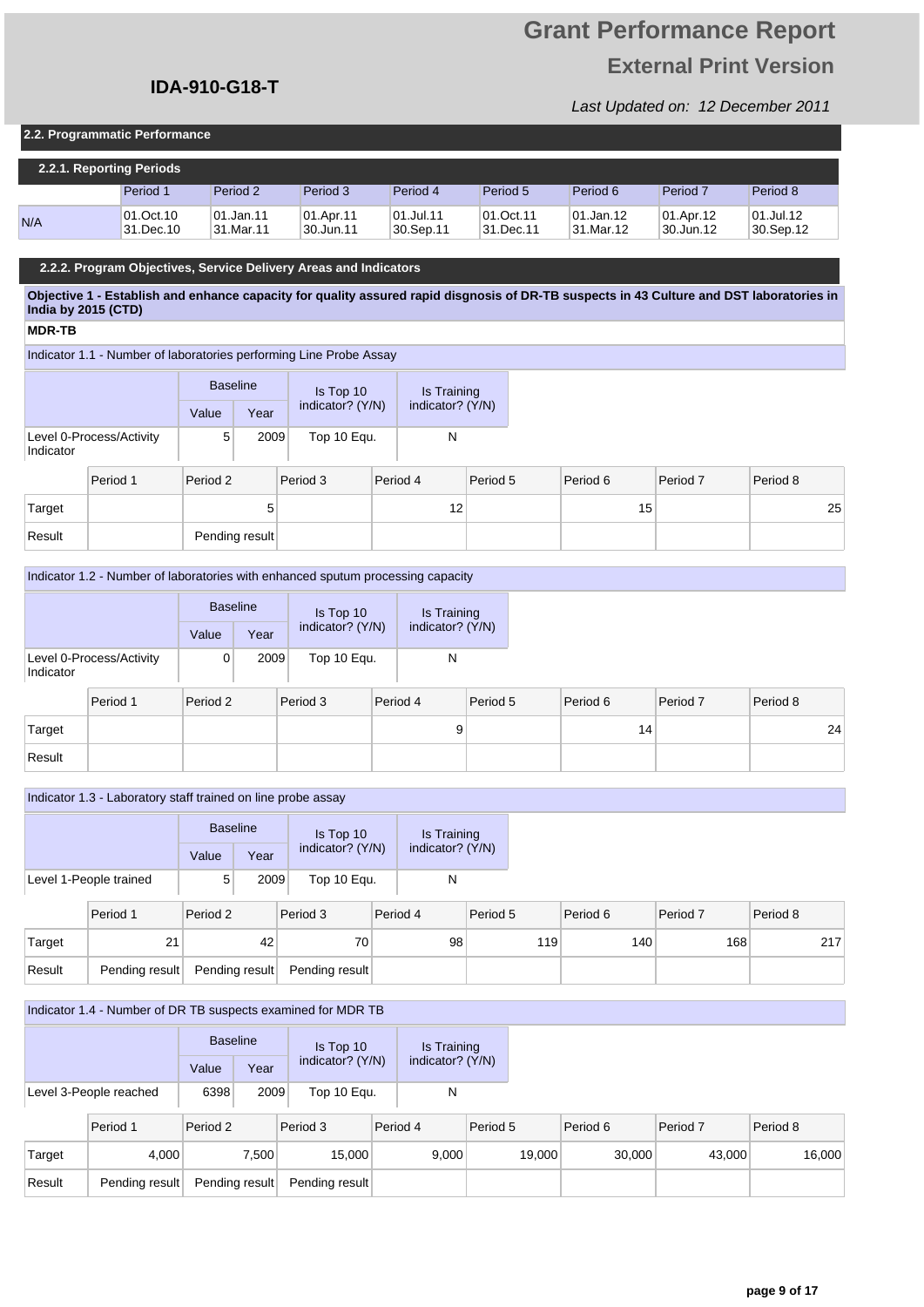## **IDA-910-G18-T**

## Last Updated on: 12 December 2011

**Objective 2 - Scale-up care and management of DR-TB in 35 states/Union Territories of India resulting in the initiation of treatment of 55,450 additional cases of drug Resistant over the project period (2010-2015) (CTD)**

### **MDR-TB**

### Indicator 2.1 - Number of lab-confirmed MDR-TB patients enrolled in second-line anti-TB treatments (DOTS Plus treatment)

|        |                        |                | <b>Baseline</b> | Is Top 10      |                  | Is Training |                  |       |          |          |          |       |
|--------|------------------------|----------------|-----------------|----------------|------------------|-------------|------------------|-------|----------|----------|----------|-------|
|        |                        | Value          | Year            |                | indicator? (Y/N) |             | indicator? (Y/N) |       |          |          |          |       |
|        | Level 3-People reached | 1163           | 2009            | Top 10 Equ.    |                  | N           |                  |       |          |          |          |       |
|        | Period 1               | Period 2       |                 | Period 3       |                  | Period 4    | Period 5         |       | Period 6 | Period 7 | Period 8 |       |
| Target | 1.050                  |                | 2,250           | 5,050          |                  | 3.300       |                  | 6,700 | 10.300   | 14.100   |          | 4,200 |
| Result | Pending result         | Pending result |                 | Pending result |                  |             |                  |       |          |          |          |       |

Indicator 2.2 - Number and percentage of lab-confirmed MDR- TB patients successfully treated among those enrolled in second line anti-TB treatment (according to program guidelines) during a specified period of time

|                        | <b>Baseline</b> |      | Is Top 10        | Is Training<br>indicator? (Y/N) |  |
|------------------------|-----------------|------|------------------|---------------------------------|--|
|                        | Value           | Year | indicator? (Y/N) |                                 |  |
| Level 3-People reached |                 | 2009 | Top 10 Equ.      |                                 |  |

|        | Period 1         | Period 2       | Period 3                 | Period 4                   | Period 5                 | Period 6                  | Period 7                   | Period 8                   |
|--------|------------------|----------------|--------------------------|----------------------------|--------------------------|---------------------------|----------------------------|----------------------------|
| Target | N.<br>D:<br>P: % | 21             | N: 45<br>D: 64<br>P: 70% | N: 35<br>D:50<br>$P: 70\%$ | N: 54<br>D: 77<br>P: 70% | N: 86<br>D: 123<br>P: 70% | N: 135<br>D: 193<br>P: 70% | N: 107<br>D: 153<br>P: 70% |
| Result |                  | Pending result | Pending result           |                            |                          |                           |                            |                            |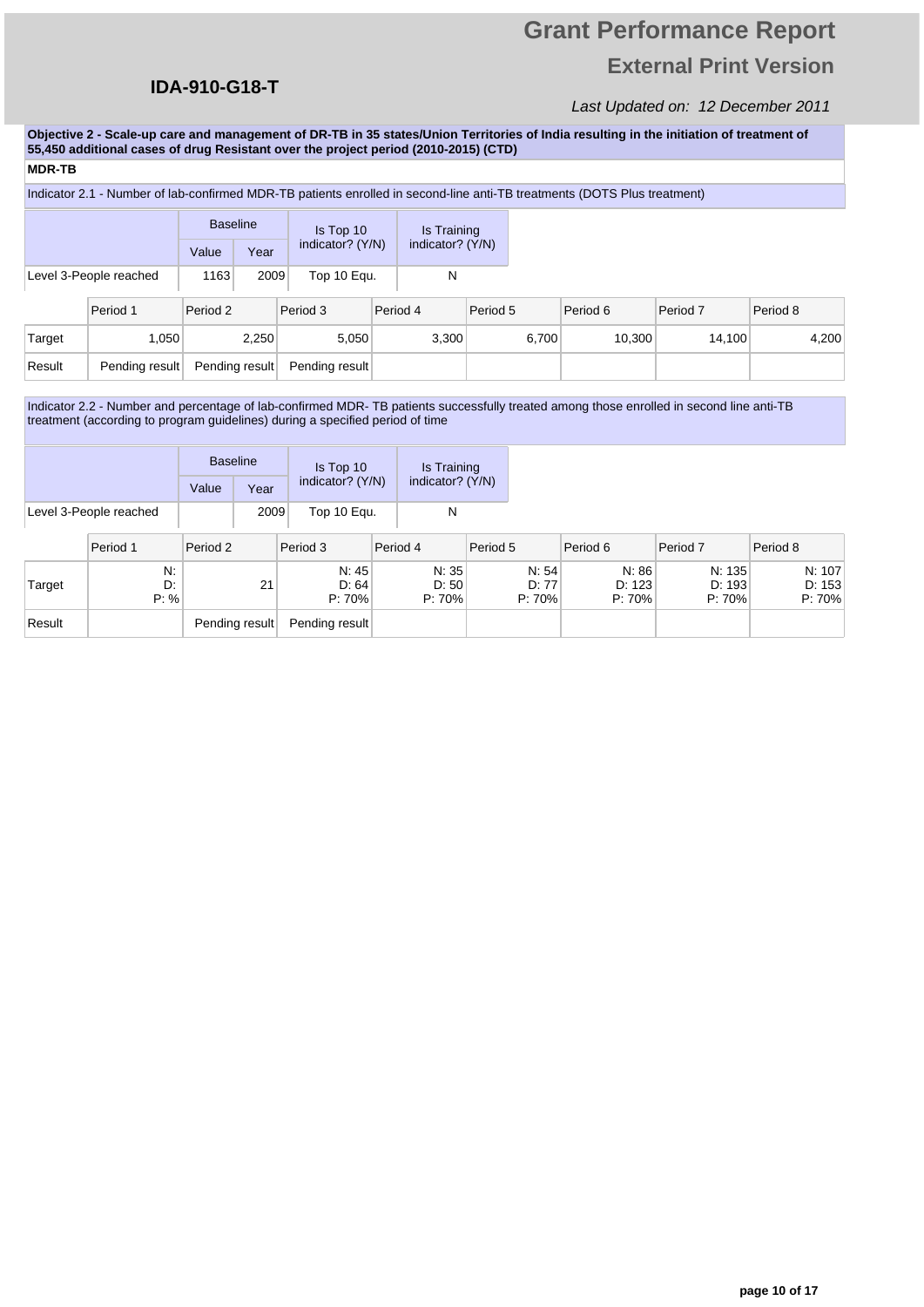# **Grant Performance Report External Print Version**

Last Updated on: 12 December 2011

### **2.2.3. Cumulative Progress To Date**

**Latest reporting due period : 3 (01.Apr.11 - 30.Jun.11)**

| Objective 1                        | Establish and enhance capacity for quality assured rapid disgnosis of DR-TB suspects in 43 Culture and DST<br>laboratories in India by 2015 (CTD)                                                                                 |               |               |               |               |                             |     |                  |                   |                         |
|------------------------------------|-----------------------------------------------------------------------------------------------------------------------------------------------------------------------------------------------------------------------------------|---------------|---------------|---------------|---------------|-----------------------------|-----|------------------|-------------------|-------------------------|
| <b>SDA</b>                         | <b>MDR-TB</b>                                                                                                                                                                                                                     |               |               |               |               |                             |     |                  |                   |                         |
|                                    | Indicator 1.1 - Number of laboratories performing Line Probe Assay                                                                                                                                                                |               |               |               |               |                             |     |                  |                   |                         |
|                                    |                                                                                                                                                                                                                                   |               | <b>Target</b> |               | <b>Result</b> |                             |     |                  | %66               |                         |
|                                    |                                                                                                                                                                                                                                   | Period        | Value         | Period        | Value         | %0                          | 30% | $60\%$           | 100%              |                         |
| Level 0-Process/Activity Indicator |                                                                                                                                                                                                                                   | 2             | 5             | N/A           | Not<br>Found  |                             |     |                  |                   | 0%                      |
|                                    | Indicator 1.2 - Number of laboratories with enhanced sputum processing capacity                                                                                                                                                   |               |               |               |               |                             |     |                  |                   |                         |
|                                    |                                                                                                                                                                                                                                   |               | <b>Target</b> |               | <b>Result</b> |                             |     |                  |                   |                         |
|                                    |                                                                                                                                                                                                                                   | Period        | Value         | Period        | Value         | $\mathcal{S}^{\mathcal{S}}$ | 30% | $60\%$           | %00L              |                         |
| Level 0-Process/Activity Indicator |                                                                                                                                                                                                                                   | N/A           |               | N/A           | Not<br>Found  |                             |     |                  |                   | <b>Cannot Calculate</b> |
|                                    | Indicator 1.3 - Laboratory staff trained on line probe assay                                                                                                                                                                      |               |               |               |               |                             |     |                  |                   |                         |
|                                    |                                                                                                                                                                                                                                   |               | Target        |               | <b>Result</b> |                             |     |                  |                   |                         |
|                                    |                                                                                                                                                                                                                                   | Period        | Value         | Period        | Value         | $\mathcal{S}^{\mathcal{S}}$ | 30% | $60\%$           | %00L              |                         |
| Level 1-People trained             |                                                                                                                                                                                                                                   | 3             | 70            | N/A           | Not<br>Found  |                             |     |                  |                   | 0%                      |
|                                    | Indicator 1.4 - Number of DR TB suspects examined for MDR TB                                                                                                                                                                      |               |               |               |               |                             |     |                  |                   |                         |
|                                    |                                                                                                                                                                                                                                   |               | <b>Target</b> | <b>Result</b> |               |                             |     |                  | %56               |                         |
|                                    |                                                                                                                                                                                                                                   | Period        | Value         | Period        | Value         | %                           | 30% | 900 <sub>6</sub> | 100%              |                         |
| Level 3-People reached             |                                                                                                                                                                                                                                   | 3             | 15,000        | N/A           | Not<br>Found  |                             |     |                  |                   | 0%                      |
| <b>Objective 2</b><br><b>SDA</b>   | Scale-up care and management of DR-TB in 35 states/Union Territories of India resulting in the initiation of<br>treatment of 55,450 additional cases of drug Resistant over the project period (2010-2015) (CTD)<br><b>MDR-TB</b> |               |               |               |               |                             |     |                  |                   |                         |
|                                    | Indicator 2.1 - Number of lab-confirmed MDR-TB patients enrolled in second-line anti-TB treatments (DOTS Plus treatment)                                                                                                          |               |               |               |               |                             |     |                  |                   |                         |
|                                    |                                                                                                                                                                                                                                   |               | Target        |               | Result        |                             |     |                  | %06               |                         |
|                                    |                                                                                                                                                                                                                                   | <b>Period</b> | Value         | Period        | Value         | %                           | 30% | 900 <sub>6</sub> | 100%              |                         |
| Level 3-People reached             |                                                                                                                                                                                                                                   | 3             | 5,050         | N/A           | Not<br>Found  |                             |     |                  |                   | 0%                      |
|                                    | Indicator 2.2 - Number and percentage of lab-confirmed MDR-TB patients successfully treated among those enrolled in second line<br>anti-TB treatment (according to program guidelines) during a specified period of time          |               |               |               |               |                             |     |                  |                   |                         |
|                                    |                                                                                                                                                                                                                                   |               | <b>Target</b> |               | <b>Result</b> |                             |     |                  |                   |                         |
|                                    |                                                                                                                                                                                                                                   | Period        | Value         | Period        | Value         | 9%                          | 30% | $60\%$           | 90%<br>00%<br>00% |                         |
| Level 3-People reached             |                                                                                                                                                                                                                                   |               | N: 45         | N/A           | Not           |                             |     |                  |                   | 0%                      |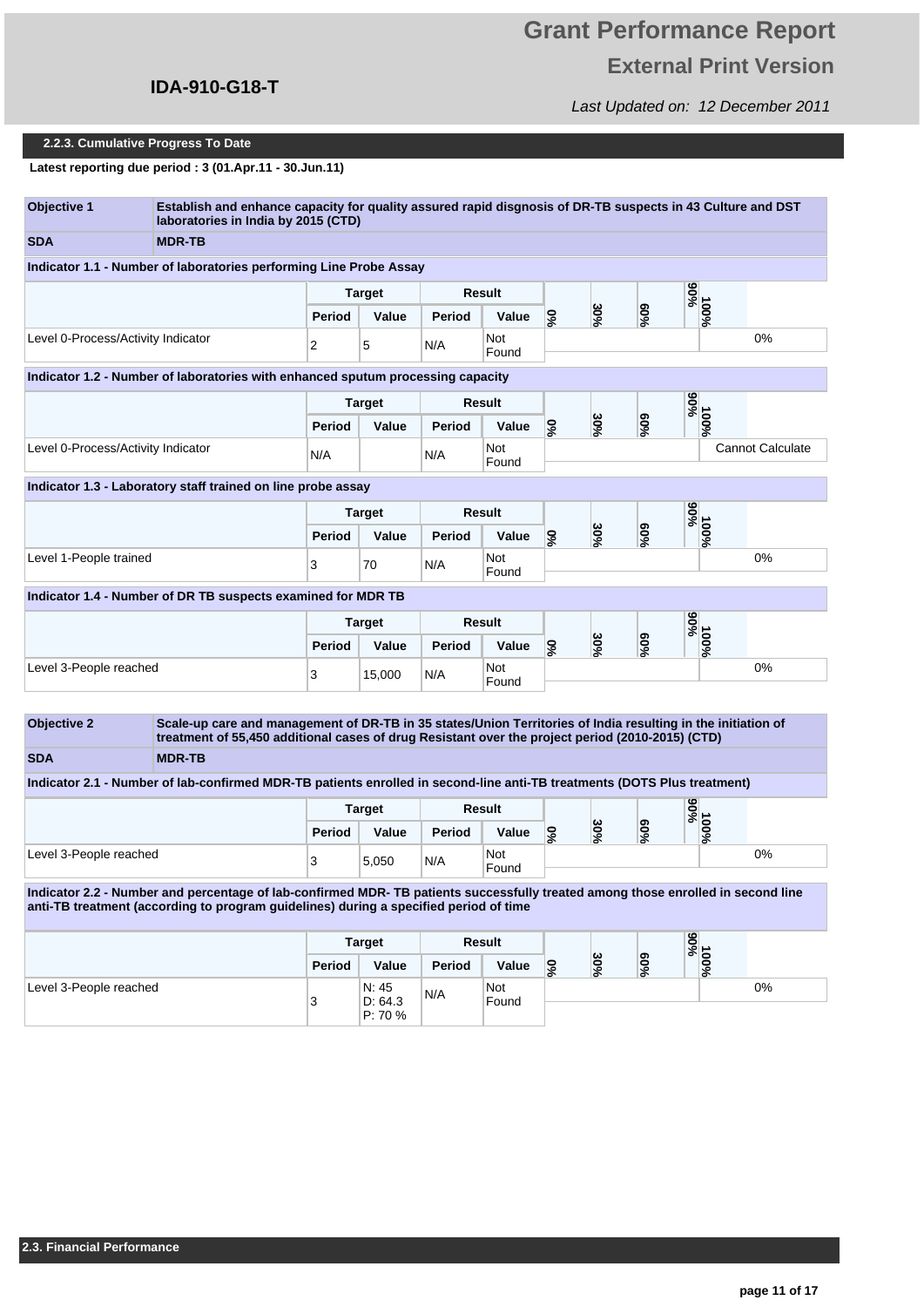# **Grant Performance Report External Print Version**

Last Updated on: 12 December 2011

| 2.3.1. Grant Financial Key Performance Indicators (KPIs) |  |                                      |               |  |  |  |
|----------------------------------------------------------|--|--------------------------------------|---------------|--|--|--|
| <b>Grant Duration (months)</b>                           |  | 24 months Grant Amount               | 45,187,531 \$ |  |  |  |
| % Time Elapsed (as of end date of the latest PU)         |  | 0% % disbursed by TGF (to date)      | 29%           |  |  |  |
| Time Remaining (as of end date of the latest PU)         |  | 24 months Disbursed by TGF (to date) | 12,880,382 \$ |  |  |  |
| Expenditures Rate (as of end date of the latest PU)      |  | 0% Funds Remaining (to date)         | 32,307,149 \$ |  |  |  |

### **2.3.2. Program Budget**

|                               | <b>Budget</b><br>Period 1 | <b>Budget</b><br>Period 2 | <b>Budget</b><br>Period 3 | <b>Budget</b><br>Period 4 | <b>Budget</b><br>Period 5 | <b>Budget</b><br>Period 6 | <b>Budget</b><br>Period 7 | <b>Budget</b><br>Period 8 |
|-------------------------------|---------------------------|---------------------------|---------------------------|---------------------------|---------------------------|---------------------------|---------------------------|---------------------------|
| Period Covered From:          | 01.Oct.10                 | 01.Jan.11                 | 01.Apr.11                 | 01.Jul.11                 | 01.Oct.11                 | 01.Jan.12                 | 01.Apr.12                 | $01$ .Jul.12              |
| Period Covered To:            | 31.Dec.10                 | 31.Mar.11                 | 30.Jun.11                 | 30.Sep.11                 | 31.Dec.11                 | 31.Mar.12                 | 30.Jun.12                 | 30.Sep.12                 |
| Currency:                     | USD                       | <b>USD</b>                | USD                       | <b>USD</b>                | <b>USD</b>                | <b>USD</b>                | <b>USD</b>                | <b>USD</b>                |
| Cumulative Budget Through:    | 130.563                   | 837,926                   | 12.880.382                | 13.449.821                | 14.248.427                | 36.544.441                | 37,685,625                | 50,208,368                |
| <b>Summary Period Budget:</b> | 130,563                   | 707.363                   | 12.042.456                | 569.439                   | 798.606                   | 22.296.014                | 1,141,184                 | 12,522,743                |

**Expenditure Categories**

**Program Activities**

### **Implementing Entities**

### **- Comments and additional information**

### **2.3.3. Program Expenditures**

| Period PU:                                                    | <b>Actual Cash</b><br><b>Outflow</b> | <b>Cumulative</b><br><b>Budget</b> | <b>Cumulative</b><br><b>Cash Outflow</b> | Variance | <b>Reason for variance</b>    |
|---------------------------------------------------------------|--------------------------------------|------------------------------------|------------------------------------------|----------|-------------------------------|
| 1. Total cash outflow vs. budget                              |                                      |                                    |                                          |          |                               |
| 1a. PR's Total expenditure                                    |                                      |                                    |                                          |          |                               |
| 1b. Disbursements to sub-recipients                           |                                      |                                    |                                          |          |                               |
| 1c. Expenditure Adjustments                                   |                                      |                                    |                                          |          | <b>Reason for adjustments</b> |
| 2. Pharmaceuticals & Health Product<br>expenditures vs budget |                                      |                                    |                                          |          |                               |
| 2a. Medicines & pharmaceutical products                       |                                      |                                    |                                          |          |                               |
| 2b. Health products and health equipment                      |                                      |                                    |                                          |          |                               |

**2.3.4. Cumulative Program Budget, Expenditures and Disbursement to Date**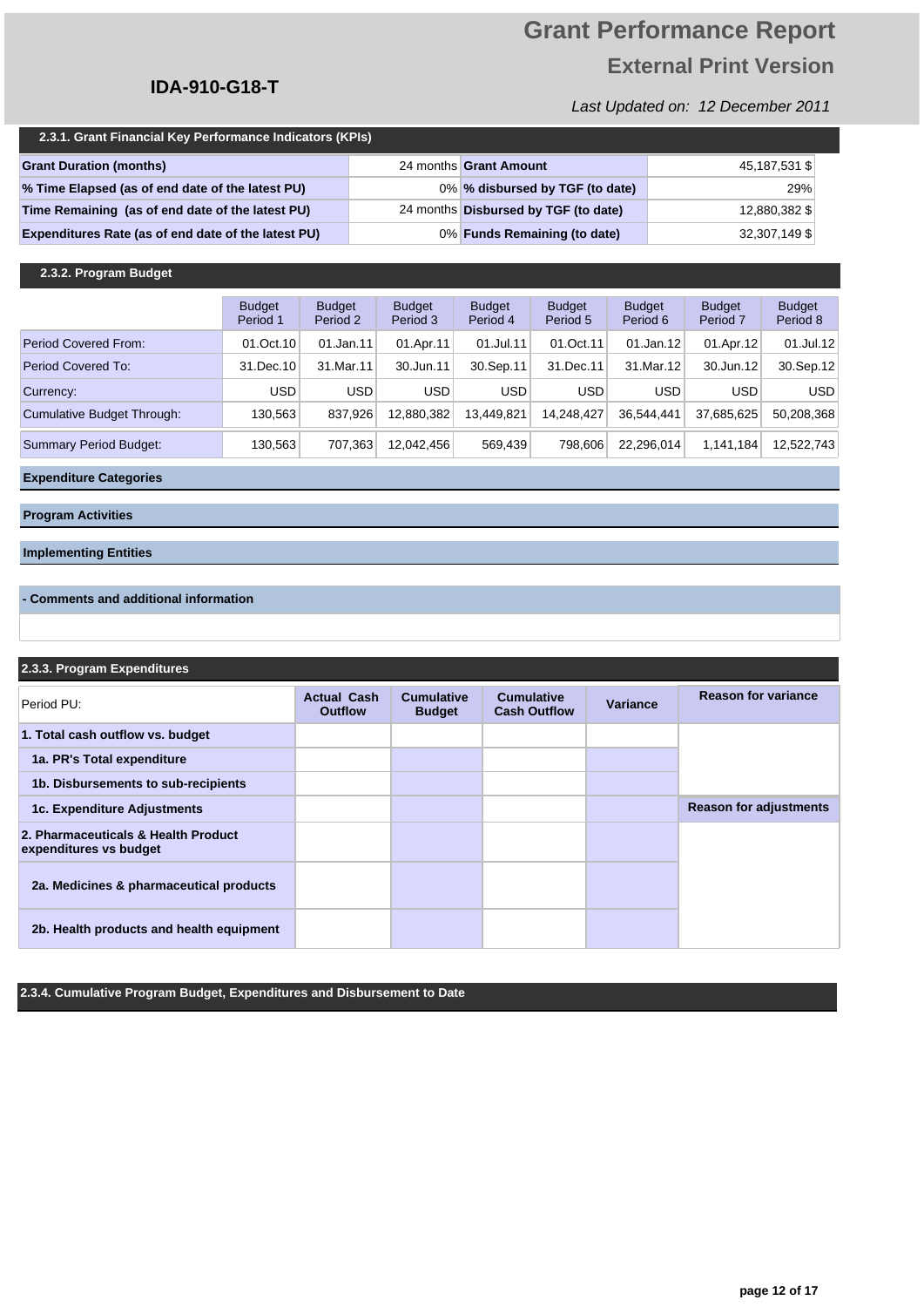Last Updated on: 12 December 2011



### **2.4. Progress Update and Disbursement Information**

**IDA-910-G18-T**

| Rating         | Description                           |
|----------------|---------------------------------------|
| A1             | <b>Exceeding expectations</b>         |
| A2             | Meeting expectations                  |
| R1             | Adequate                              |
| R <sub>2</sub> | Inadequate but potential demonstrated |
|                | Unacceptable                          |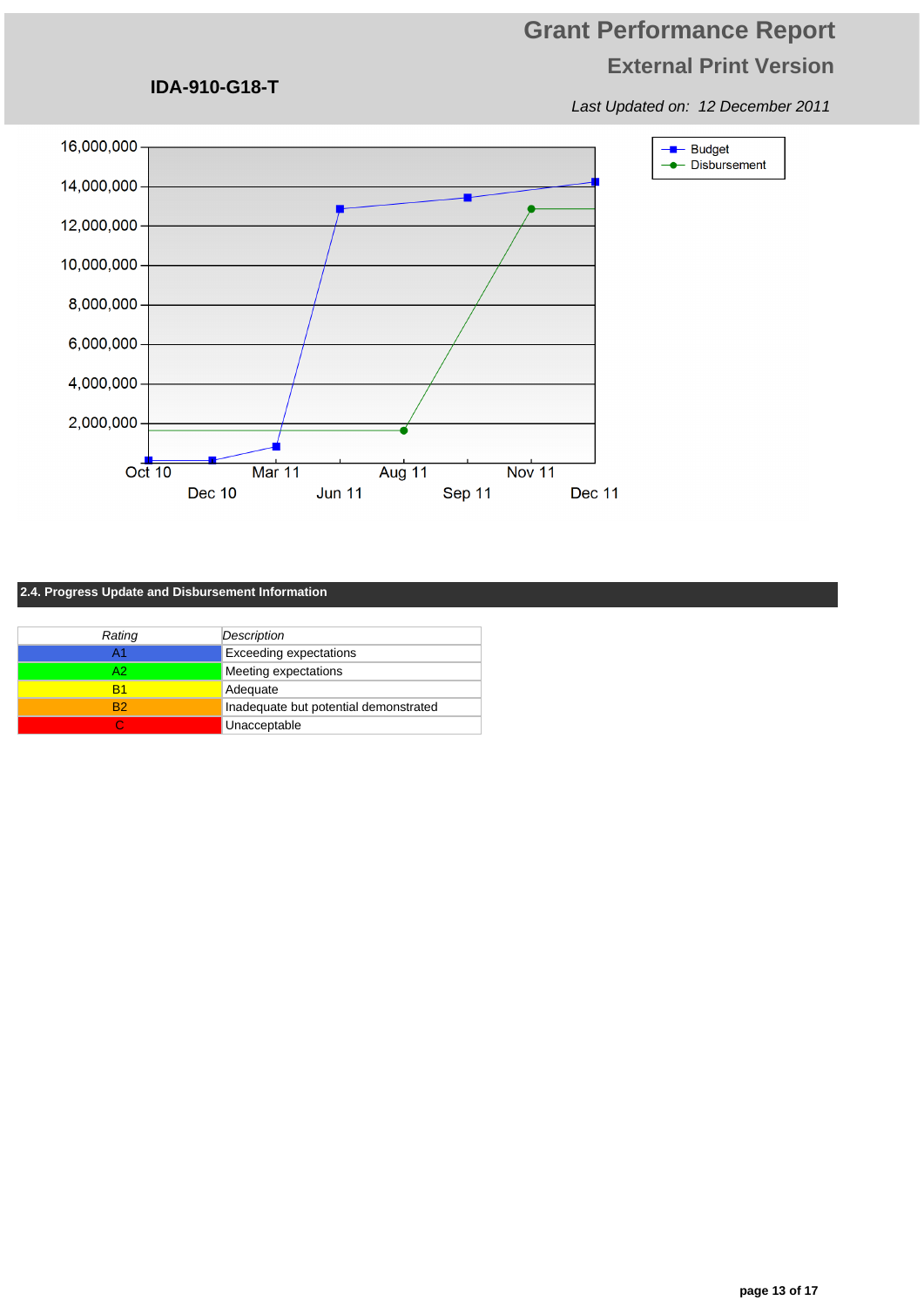# **Grant Performance Report External Print Version**

|                              | <b>Progress Updates</b>      |                            |                                                   |                                                                                                                                                                                                                                                                                                                                                                                                                                                                                                                                                                                                                                                                                                                        |                                                                                                                                                                                                                                                                                                                                                                         | <b>Disbursement Information</b>                                                        |                                 |                                                    |                                    |  |
|------------------------------|------------------------------|----------------------------|---------------------------------------------------|------------------------------------------------------------------------------------------------------------------------------------------------------------------------------------------------------------------------------------------------------------------------------------------------------------------------------------------------------------------------------------------------------------------------------------------------------------------------------------------------------------------------------------------------------------------------------------------------------------------------------------------------------------------------------------------------------------------------|-------------------------------------------------------------------------------------------------------------------------------------------------------------------------------------------------------------------------------------------------------------------------------------------------------------------------------------------------------------------------|----------------------------------------------------------------------------------------|---------------------------------|----------------------------------------------------|------------------------------------|--|
|                              | <b>PU PU Period</b>          |                            |                                                   | <b>TGF</b><br>Rating                                                                                                                                                                                                                                                                                                                                                                                                                                                                                                                                                                                                                                                                                                   | <b>DR</b>                                                                                                                                                                                                                                                                                                                                                               | <b>DR Period</b><br><b>Covered</b>                                                     | <b>PR Request</b>               | <b>Disbursement</b><br><b>Amount</b>               | <b>Disbursement</b><br>Date        |  |
| 0                            | 01.Oct.10 -                  |                            |                                                   | N/A                                                                                                                                                                                                                                                                                                                                                                                                                                                                                                                                                                                                                                                                                                                    | 1                                                                                                                                                                                                                                                                                                                                                                       | $01.0ct.10 -$<br>31.Mar.11                                                             | 13,033,232                      |                                                    | \$1,595,382 26 Aug 2011            |  |
| <b>Summary of Progress</b>   |                              |                            |                                                   | Reasons for variance between PR Request and Actual<br><b>Disbursement</b>                                                                                                                                                                                                                                                                                                                                                                                                                                                                                                                                                                                                                                              |                                                                                                                                                                                                                                                                                                                                                                         |                                                                                        |                                 |                                                    |                                    |  |
|                              |                              |                            | 1st disbursement; late submission by PR following |                                                                                                                                                                                                                                                                                                                                                                                                                                                                                                                                                                                                                                                                                                                        | This is the first disbursement request under this grant agreement.                                                                                                                                                                                                                                                                                                      |                                                                                        |                                 |                                                    |                                    |  |
| government approval of grant |                              |                            |                                                   | The PR has requested a total amount of US\$ 13,033,232 to be split<br>and sent directly to the International Dispensary Association<br>Foundation (IDA), Geneva-based Foundation for Innovative New<br>Diagnostics (FIND) and the Green Light Committee of the WHO Stop<br>TB Partnership (GLC). The PR's disbursement request includes:                                                                                                                                                                                                                                                                                                                                                                               |                                                                                                                                                                                                                                                                                                                                                                         |                                                                                        |                                 |                                                    |                                    |  |
|                              |                              |                            |                                                   |                                                                                                                                                                                                                                                                                                                                                                                                                                                                                                                                                                                                                                                                                                                        | US\$ 11,235,000 for the procurement of Second Line anti-TB drugs<br>(SLD) through a Global Drug Facility (GDF) tender via IDA;<br>US\$ 1,748,232 to FIND per Special Condition C.2 of Annex A of the<br>grant agreement; and<br>US\$ 50,000 to GLC per Special Condition C.9 of Annex A of the grant<br>agreement.                                                      |                                                                                        |                                 |                                                    |                                    |  |
|                              |                              |                            |                                                   |                                                                                                                                                                                                                                                                                                                                                                                                                                                                                                                                                                                                                                                                                                                        | The LFA recommended only US\$ 134,406 for disbursement (US\$<br>84,406 to FIND and US\$ 50,000 to GLC). The amount requested by<br>the PR for P1 and P2 and the amount for the procurement of second-<br>line anti-tuberculosis drugs (pending the receipt of pro-forma invoices<br>from the procurement agent) has been excluded from this<br>disbursement by the LFA. |                                                                                        |                                 |                                                    |                                    |  |
|                              |                              |                            |                                                   |                                                                                                                                                                                                                                                                                                                                                                                                                                                                                                                                                                                                                                                                                                                        |                                                                                                                                                                                                                                                                                                                                                                         | The Global Fund recommends a total amount of US\$ 1,645,382 to be<br>split as follows: |                                 |                                                    |                                    |  |
|                              |                              |                            |                                                   |                                                                                                                                                                                                                                                                                                                                                                                                                                                                                                                                                                                                                                                                                                                        |                                                                                                                                                                                                                                                                                                                                                                         | US\$ 50,000 to be disbursed directly to GLC; and                                       |                                 |                                                    |                                    |  |
|                              |                              |                            |                                                   | US\$ 1,595,382 to be disbursed directly to FIND (as per the approved<br>summary budget for FIND, the Q1, Q2 and Q3 (buffer) are US\$<br>80,563, US\$ 707,364 and US\$ 807,455, respectively). While these<br>original quarters have passed, CTD and FIND signed their own<br>memorandum of understanding only on 7 July 2011. Therefore, for the<br>purposes of orderly implementation of the CTD-FIND sub-agreement,<br>FIND's Q1-Q3 budget should be projected for Q4-Q6.<br>The remaining amount of US\$ 11,235,000 for the procurement of<br>second-line anti-tuberculosis drugs will be disbursed directly to the<br>procurement agent upon receipt of pro-forma invoices following the<br>requisite GDF tenders. |                                                                                                                                                                                                                                                                                                                                                                         |                                                                                        |                                 |                                                    |                                    |  |
|                              |                              |                            |                                                   |                                                                                                                                                                                                                                                                                                                                                                                                                                                                                                                                                                                                                                                                                                                        |                                                                                                                                                                                                                                                                                                                                                                         |                                                                                        |                                 |                                                    |                                    |  |
|                              |                              | <b>Progress Updates</b>    |                                                   |                                                                                                                                                                                                                                                                                                                                                                                                                                                                                                                                                                                                                                                                                                                        |                                                                                                                                                                                                                                                                                                                                                                         |                                                                                        | <b>Disbursement Information</b> |                                                    |                                    |  |
| <b>PU</b>                    | <b>PU Period</b>             |                            |                                                   | <b>TGF</b><br>Rating                                                                                                                                                                                                                                                                                                                                                                                                                                                                                                                                                                                                                                                                                                   | <b>DR</b>                                                                                                                                                                                                                                                                                                                                                               | <b>DR Period</b><br><b>Covered</b>                                                     | <b>PR Request</b>               | <b>Disbursement</b><br><b>Amount</b>               | <b>Disbursement</b><br><b>Date</b> |  |
| 0                            | $01.0ct.10 -$                |                            |                                                   | N/A                                                                                                                                                                                                                                                                                                                                                                                                                                                                                                                                                                                                                                                                                                                    | 1.1                                                                                                                                                                                                                                                                                                                                                                     | $01.0ct.10 -$<br>31.Mar.11                                                             | 13,033,232                      |                                                    | \$50,000 26 Aug 2011               |  |
|                              |                              | <b>Summary of Progress</b> |                                                   |                                                                                                                                                                                                                                                                                                                                                                                                                                                                                                                                                                                                                                                                                                                        |                                                                                                                                                                                                                                                                                                                                                                         |                                                                                        | <b>Disbursement</b>             | Reasons for variance between PR Request and Actual |                                    |  |
|                              | government approval of grant |                            | 1st disbursement; late submission by PR following |                                                                                                                                                                                                                                                                                                                                                                                                                                                                                                                                                                                                                                                                                                                        |                                                                                                                                                                                                                                                                                                                                                                         | Disbursement to GLC                                                                    |                                 |                                                    |                                    |  |
|                              |                              | <b>Progress Updates</b>    |                                                   |                                                                                                                                                                                                                                                                                                                                                                                                                                                                                                                                                                                                                                                                                                                        |                                                                                                                                                                                                                                                                                                                                                                         |                                                                                        | <b>Disbursement Information</b> |                                                    |                                    |  |
| <b>PU</b>                    | <b>PU Period</b>             |                            |                                                   | <b>TGF</b><br>Rating                                                                                                                                                                                                                                                                                                                                                                                                                                                                                                                                                                                                                                                                                                   | <b>DR</b>                                                                                                                                                                                                                                                                                                                                                               | <b>DR Period</b><br><b>Covered</b>                                                     | <b>PR Request</b>               | <b>Disbursement</b><br><b>Amount</b>               | <b>Disbursement</b><br>Date        |  |
| 0                            | $01.0ct.10 -$                |                            |                                                   | N/A                                                                                                                                                                                                                                                                                                                                                                                                                                                                                                                                                                                                                                                                                                                    | 1.2                                                                                                                                                                                                                                                                                                                                                                     | $01.0ct.10 -$<br>31.Mar.11                                                             | 13,033,232                      | \$11,235,000 24 Nov 2011                           |                                    |  |
|                              |                              | <b>Summary of Progress</b> |                                                   |                                                                                                                                                                                                                                                                                                                                                                                                                                                                                                                                                                                                                                                                                                                        |                                                                                                                                                                                                                                                                                                                                                                         |                                                                                        | <b>Disbursement</b>             | Reasons for variance between PR Request and Actual |                                    |  |
|                              | government approval of grant |                            | 1st disbursement; late submission by PR following |                                                                                                                                                                                                                                                                                                                                                                                                                                                                                                                                                                                                                                                                                                                        |                                                                                                                                                                                                                                                                                                                                                                         | Disbursement for 2nd line-drugs                                                        |                                 |                                                    |                                    |  |
|                              | 2.5. Contextual Information  |                            |                                                   |                                                                                                                                                                                                                                                                                                                                                                                                                                                                                                                                                                                                                                                                                                                        |                                                                                                                                                                                                                                                                                                                                                                         |                                                                                        |                                 |                                                    |                                    |  |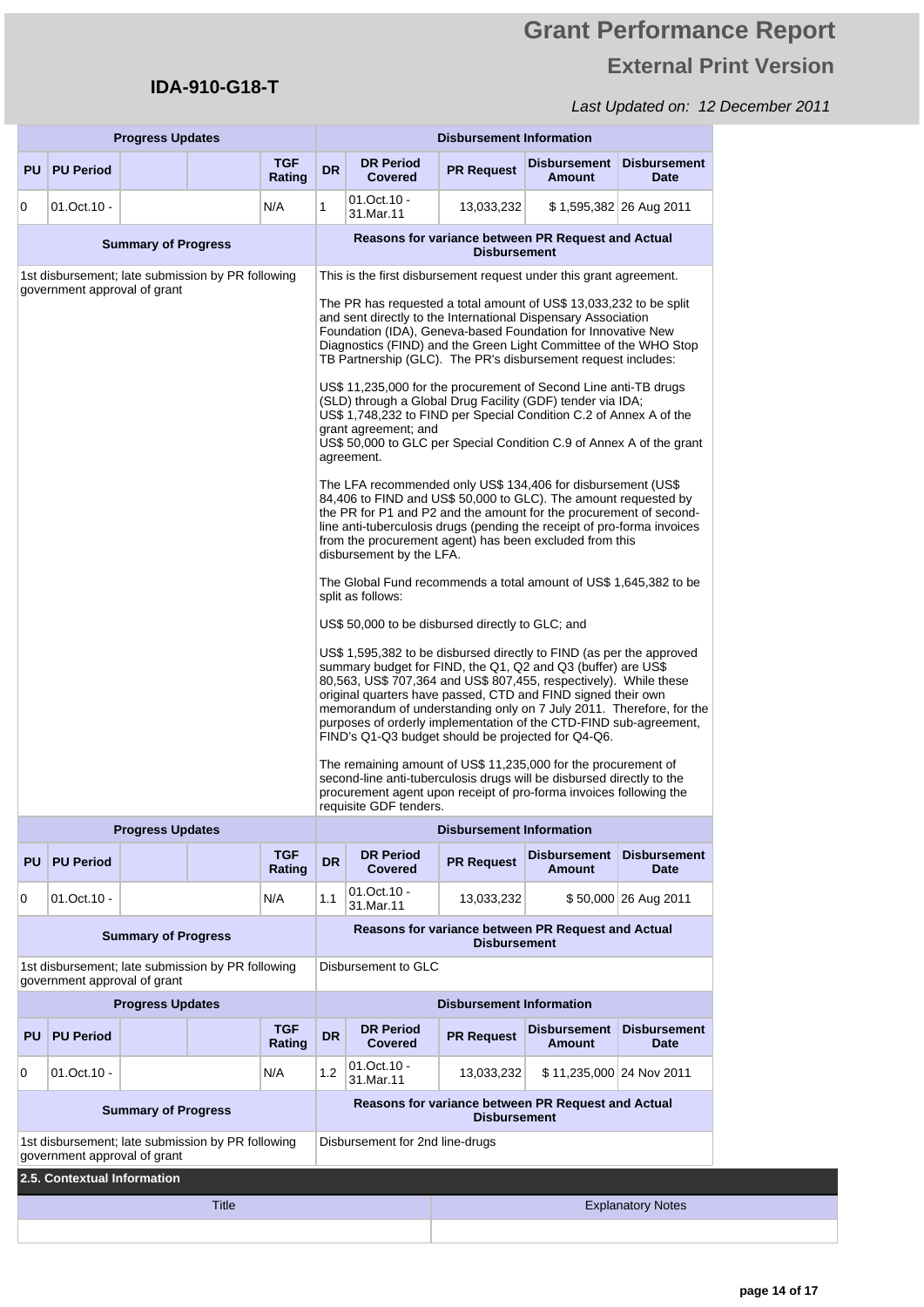## **IDA-910-G18-T**

| 2.6. Phase 2/ Periodic Review Grant Renewal                    |  |                                |  |  |  |  |  |
|----------------------------------------------------------------|--|--------------------------------|--|--|--|--|--|
| <b>Performance Rating</b>                                      |  | <b>Recommendation Category</b> |  |  |  |  |  |
| Rationale for Phase 2/ Periodic Review Recommendation Category |  |                                |  |  |  |  |  |
|                                                                |  |                                |  |  |  |  |  |
| Rationale for Phase 2/ Periodic Review Recommendation Amount   |  |                                |  |  |  |  |  |
|                                                                |  |                                |  |  |  |  |  |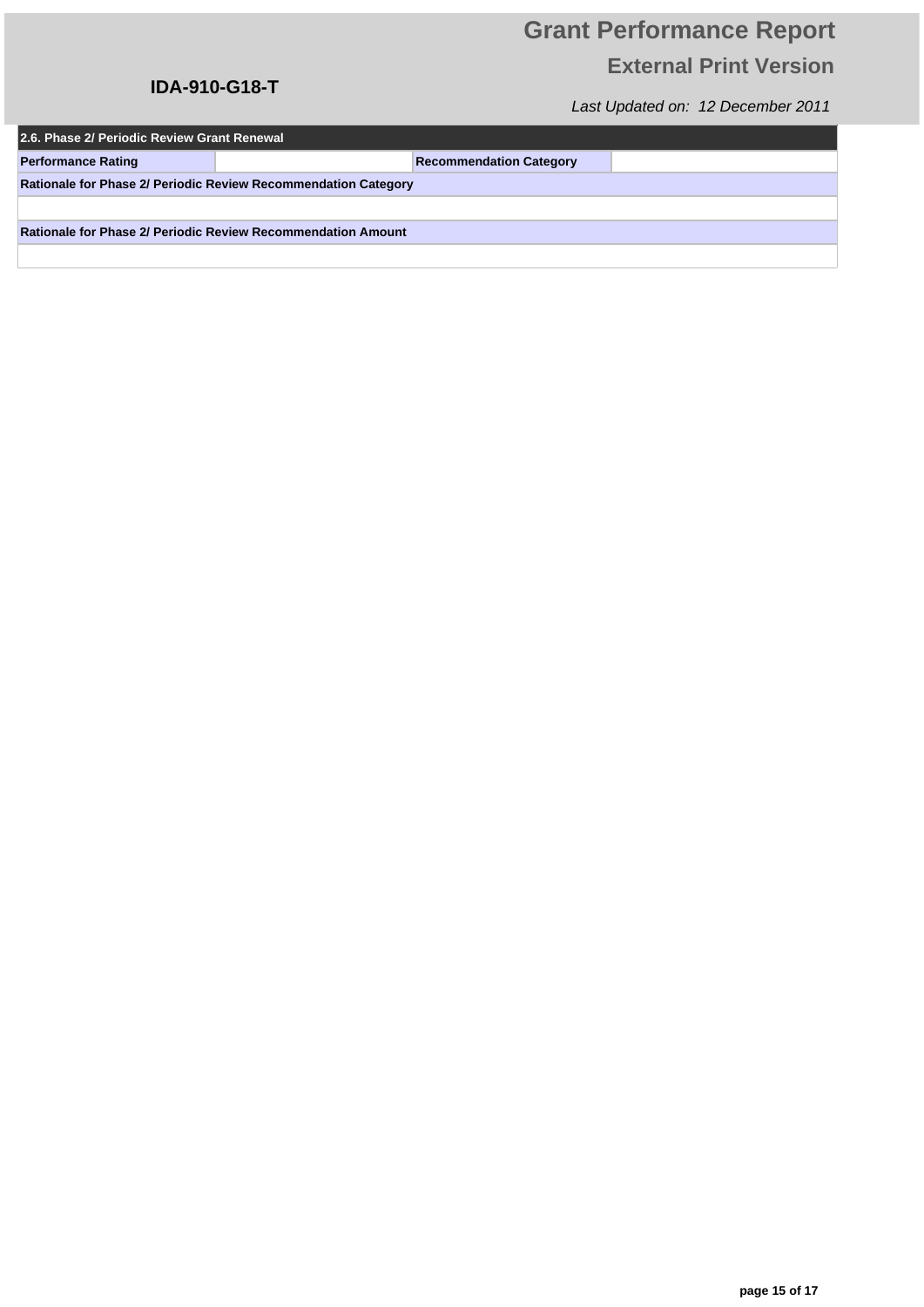## **IDA-910-G18-T**

| <b>Time-bound Actions</b> |                    |  |  |  |  |  |
|---------------------------|--------------------|--|--|--|--|--|
| <b>Issues</b>             | <b>Description</b> |  |  |  |  |  |
|                           |                    |  |  |  |  |  |